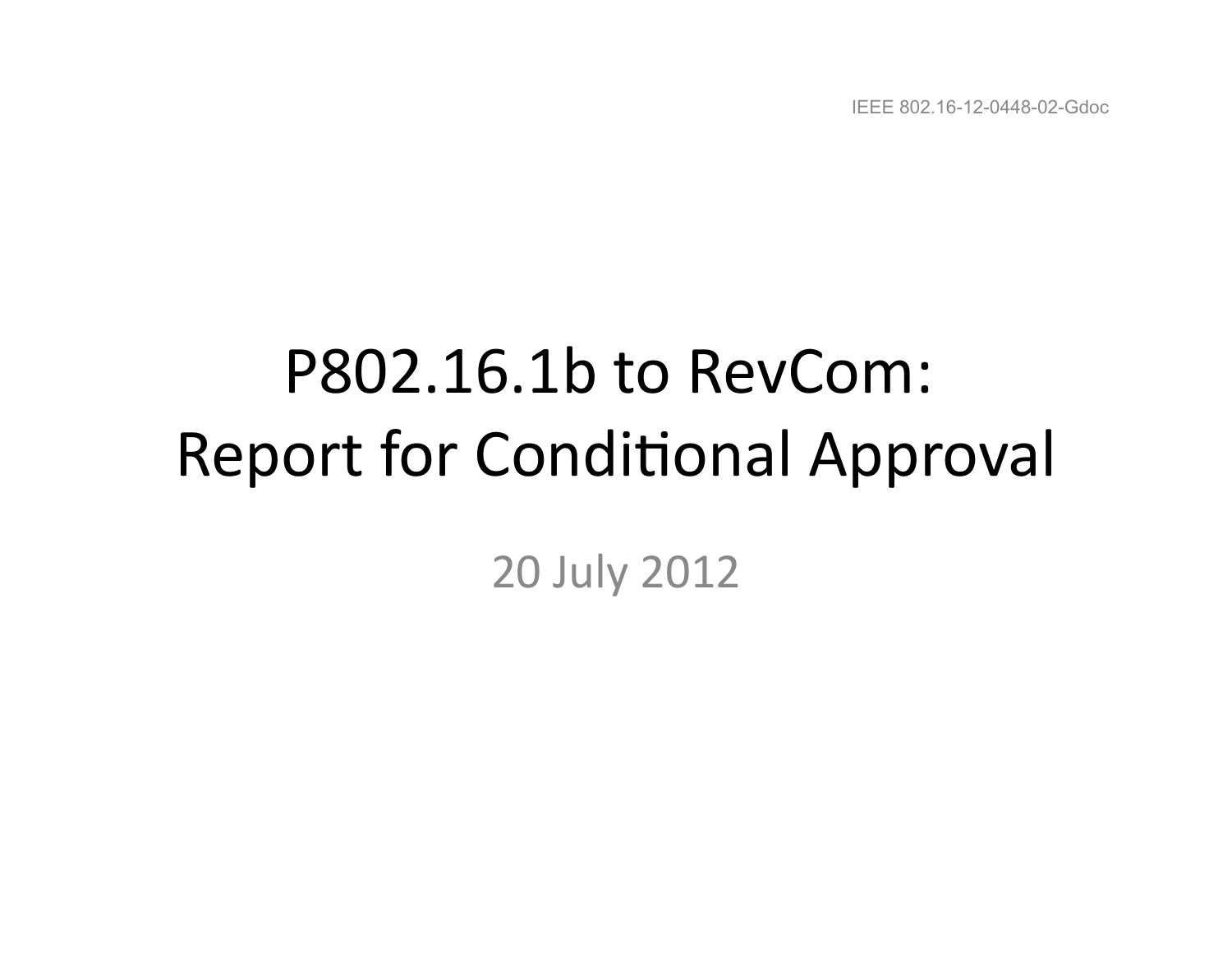# Rules: OM (2012-06-04) Clause 13

motions requesting conditional approval to forward when the prior ballot has closed shall be accompanied by:

- Date the ballot closed
- Vote tally including Approve, Disapprove and Abstain votes
- Comments that support the remaining disapprove votes and Working Group responses.
- Schedule for recirculation ballot and resolution meeting.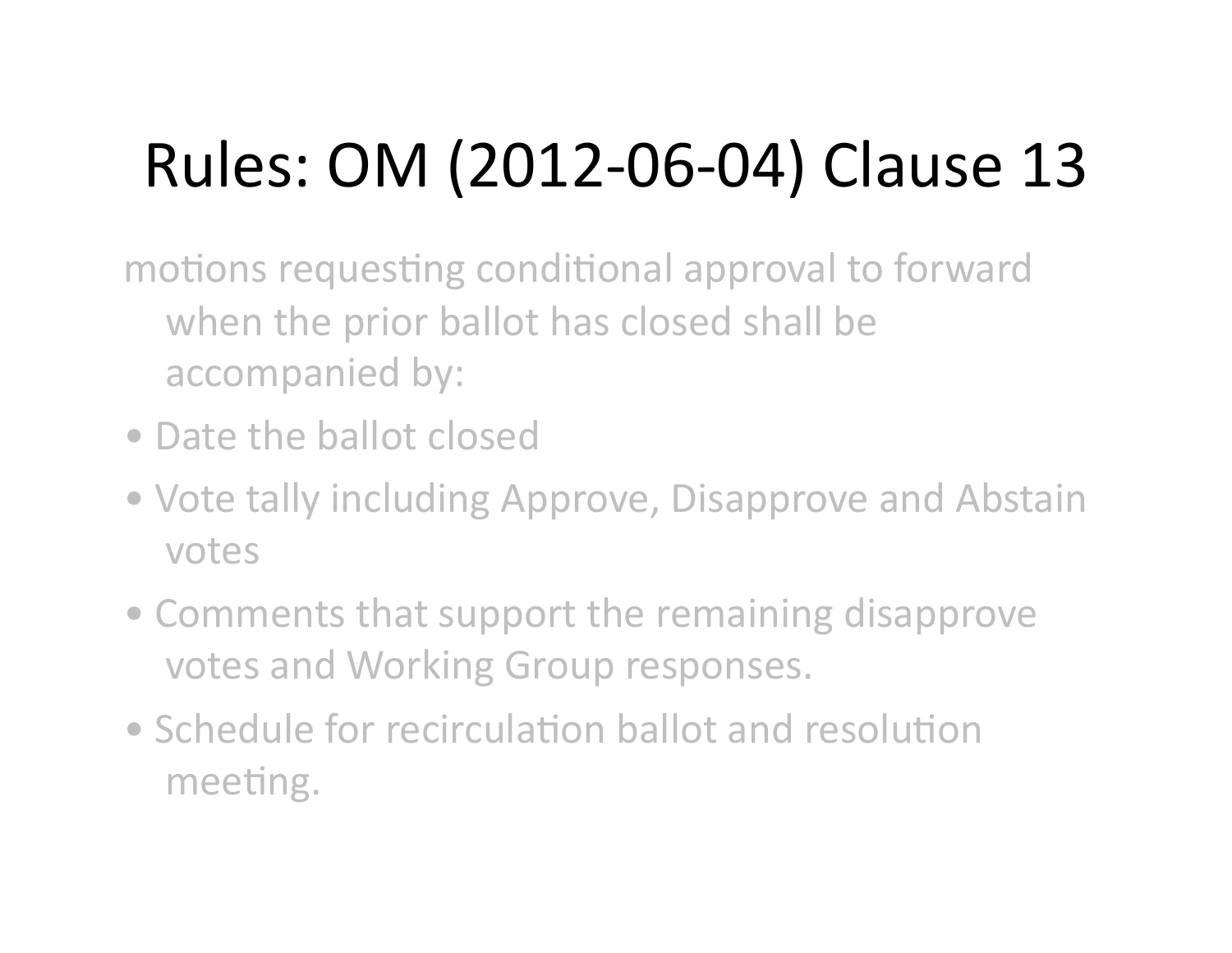## Date the ballot closed

 $\mathcal{D}^{\mathbf{r}}$ 

| <b>Stage</b>                          | Open            | <b>Close</b> |
|---------------------------------------|-----------------|--------------|
| <b>WG Sponsor Ballot</b>              | 07 February     | 08 March     |
| <b>EC Conditional</b><br>Approval     | <b>16 March</b> |              |
| <b>WG Sponsor Ballot</b><br>Recirc #1 | 05 April        | 03 May       |
| <b>WG Sponsor Ballot</b><br>Recirc #2 | 04 June         | 19 June      |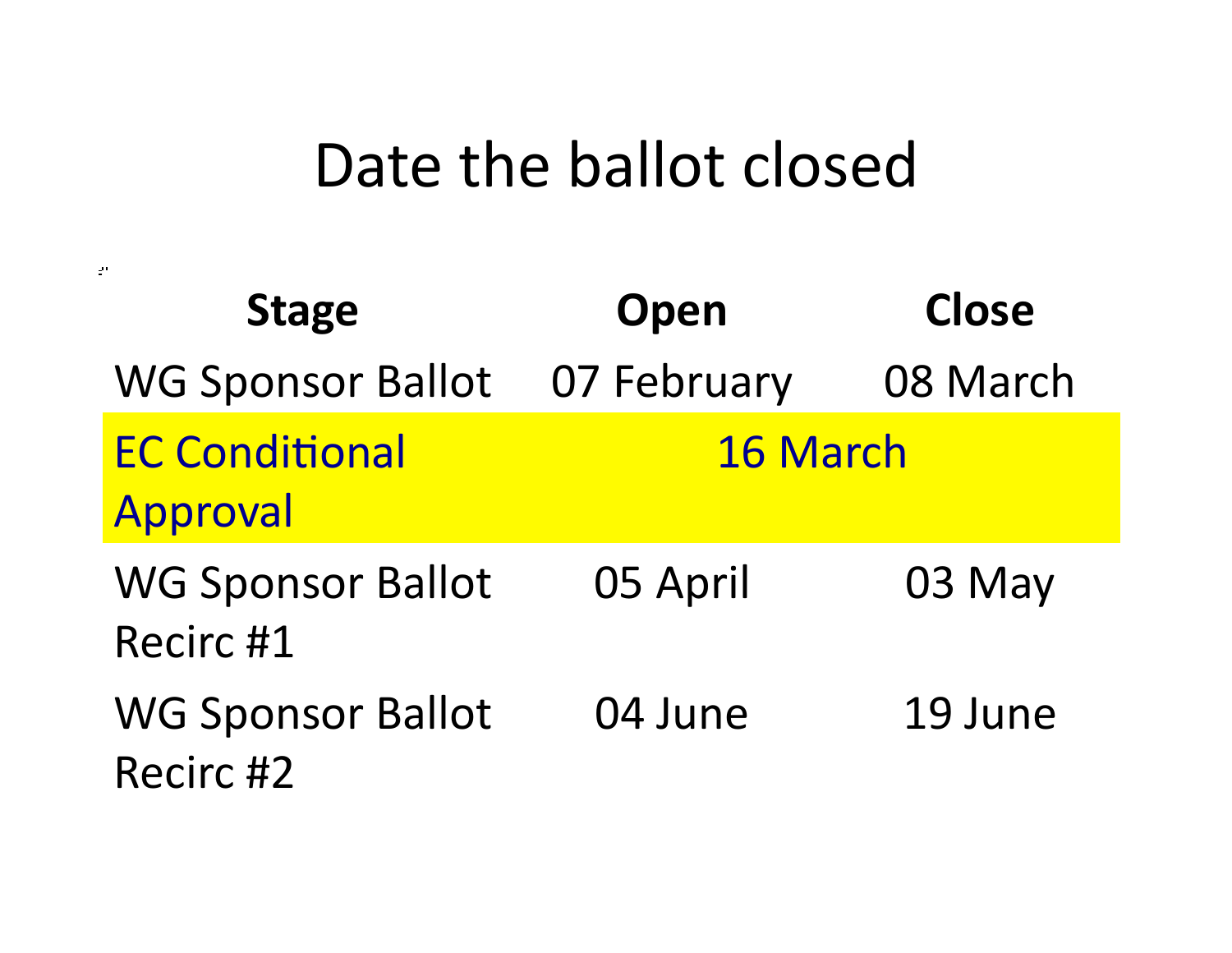# Vote tally including Approve, Disapprove and Abstain votes

114 Approve (98%) 

- 2 Disapprove with comment
- 2 Abstain
- Return ratio requirement met: 89%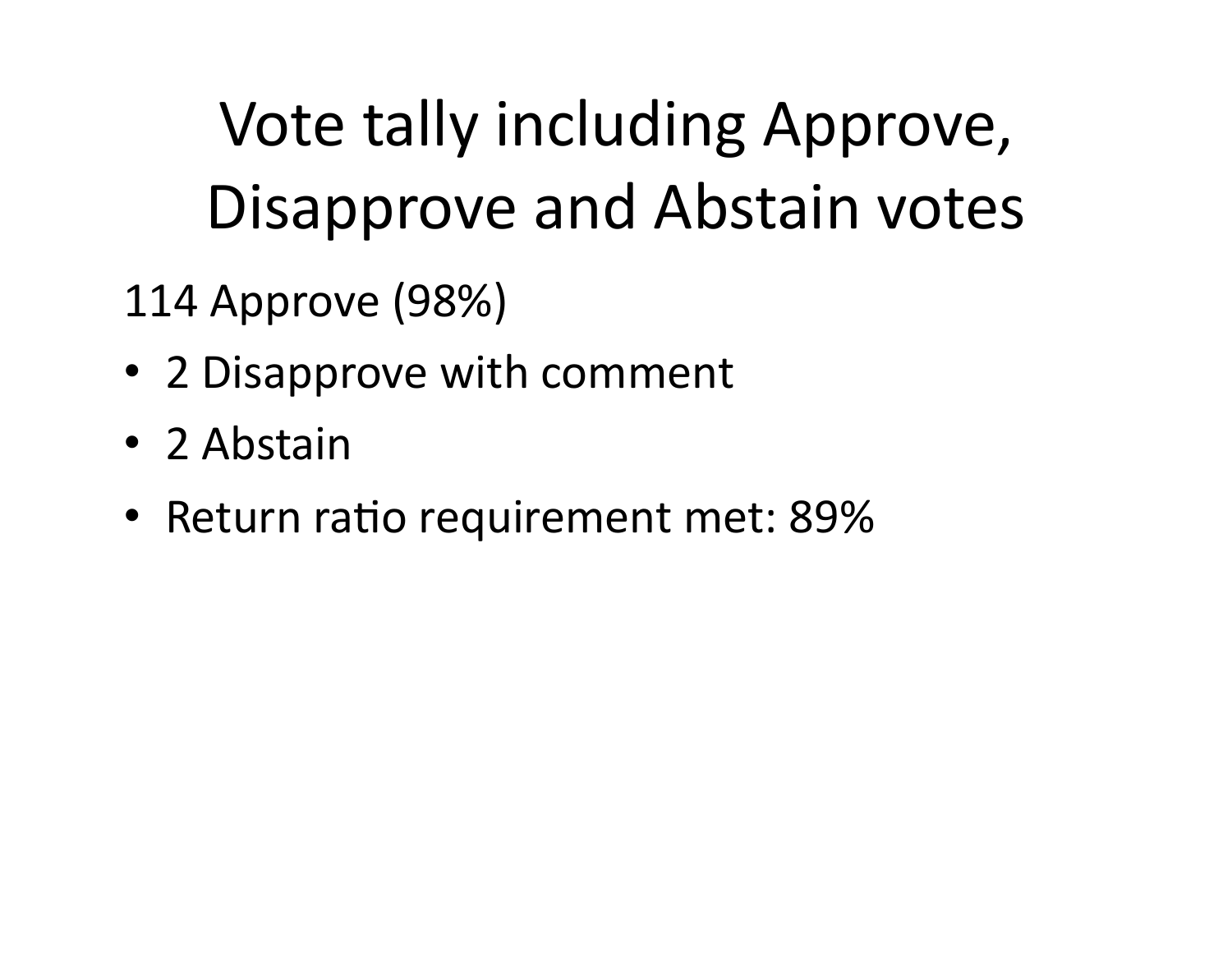## Comment resolution

 $\mathcal{D}^{\mathcal{C}}$ 

|              | <b>Disapprove</b><br>Comments | <b>Disapprove Comments</b><br>in ballot round<br>not yet satisfied | <b>Disapprove</b><br>Voters with<br>comment in<br>ballot round | Disapprove<br>Voters with<br>comment<br>(total) |
|--------------|-------------------------------|--------------------------------------------------------------------|----------------------------------------------------------------|-------------------------------------------------|
| <b>SB</b>    | 8                             | $\mathbf 1$                                                        | 1                                                              |                                                 |
| SB recirc #1 | 20                            | 20                                                                 | $\overline{2}$                                                 | 2                                               |
| SB recirc #2 | 8                             | 8                                                                  | 1                                                              |                                                 |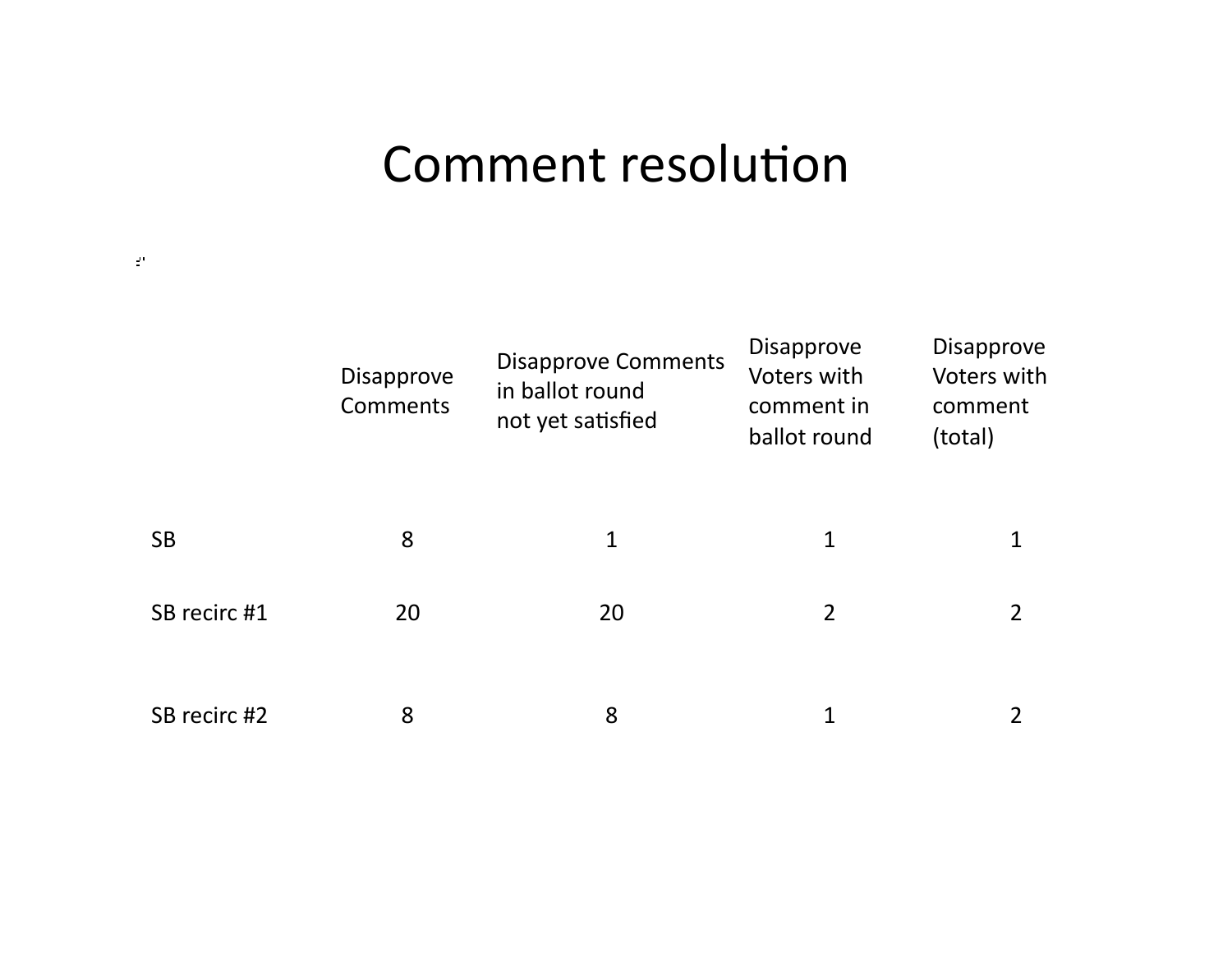## Comments that support the remaining disapprove votes and Working Group responses

• See Following: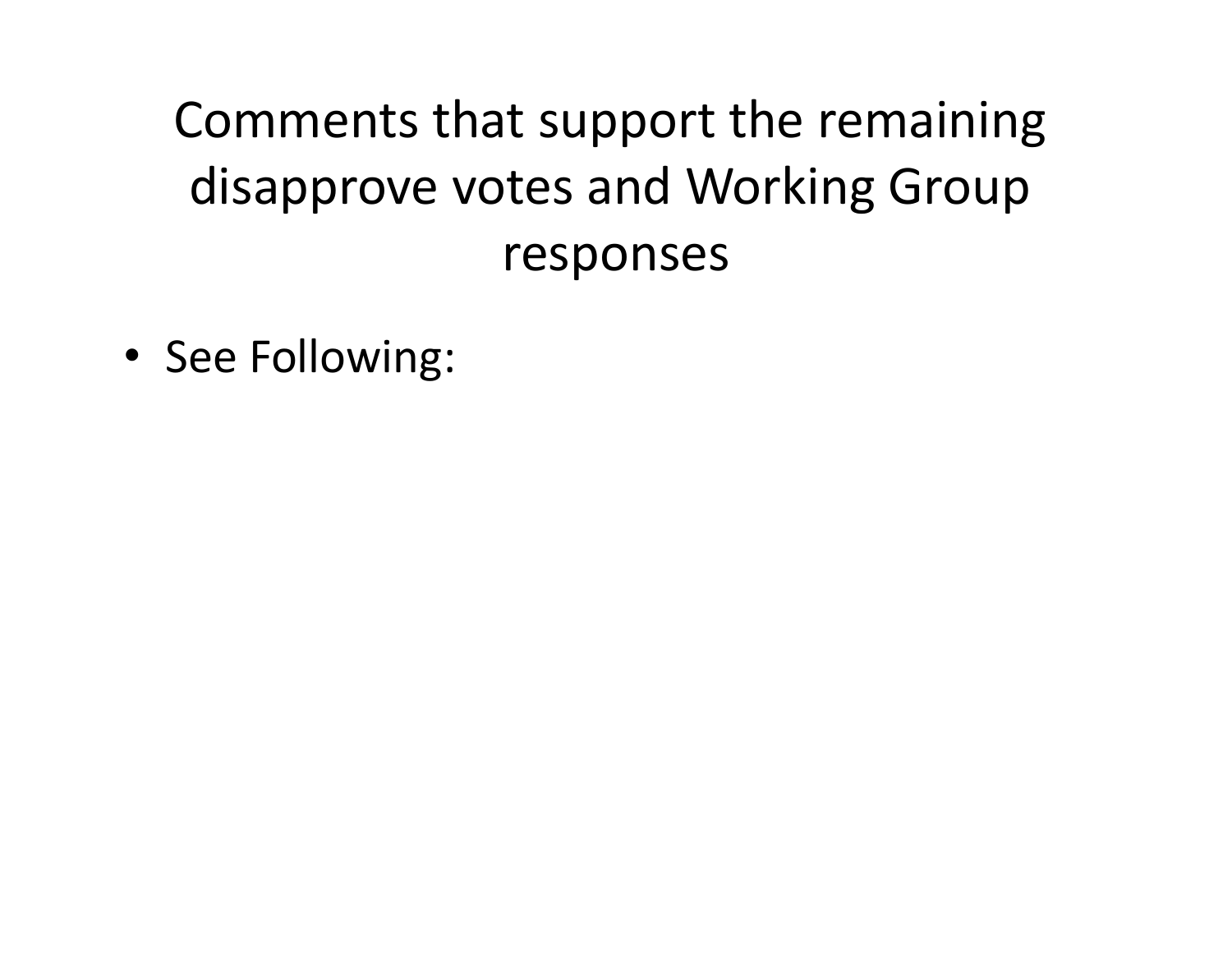| _ |  |
|---|--|
|   |  |

| Comment #      | <b>Name</b>    | <b>Vote</b>       | Category  | Page | <b>Subclause</b> | Line                      |
|----------------|----------------|-------------------|-----------|------|------------------|---------------------------|
| 1- L           | Murias, Ronald | <b>Disapprove</b> | Technical | 69   | 6.3.8.4.4        | 50                        |
| <b>Comment</b> |                |                   |           |      |                  | <b>Disposition Status</b> |

Rejected 

In the baseline document, 6.3.8.4.4, "If AMS does not receive a response, it may increase its power level by PIR, Step and may send a new initial ranging code, where PIR, Step is the step size to ramp up, which is 2 dB. AMS could further increase the power until maximum transmit power is reached. "The large number of devices involved dramatically increase the likelihood of collision and therefore unnecessary power increase on re-transmission. The SS/MS/AMS needs to know whether the failure was due to lack of power or to collisions so that it only increases transmit power on retries when absolutely necessary.

#### **Proposed Change**

Include a broadcast message from the BS indicating that a collision has occurred. This will allow MSs to perform backoff without adjusting transmit power.

#### **Disposition Detail**

Reason: No complete remedy is provided.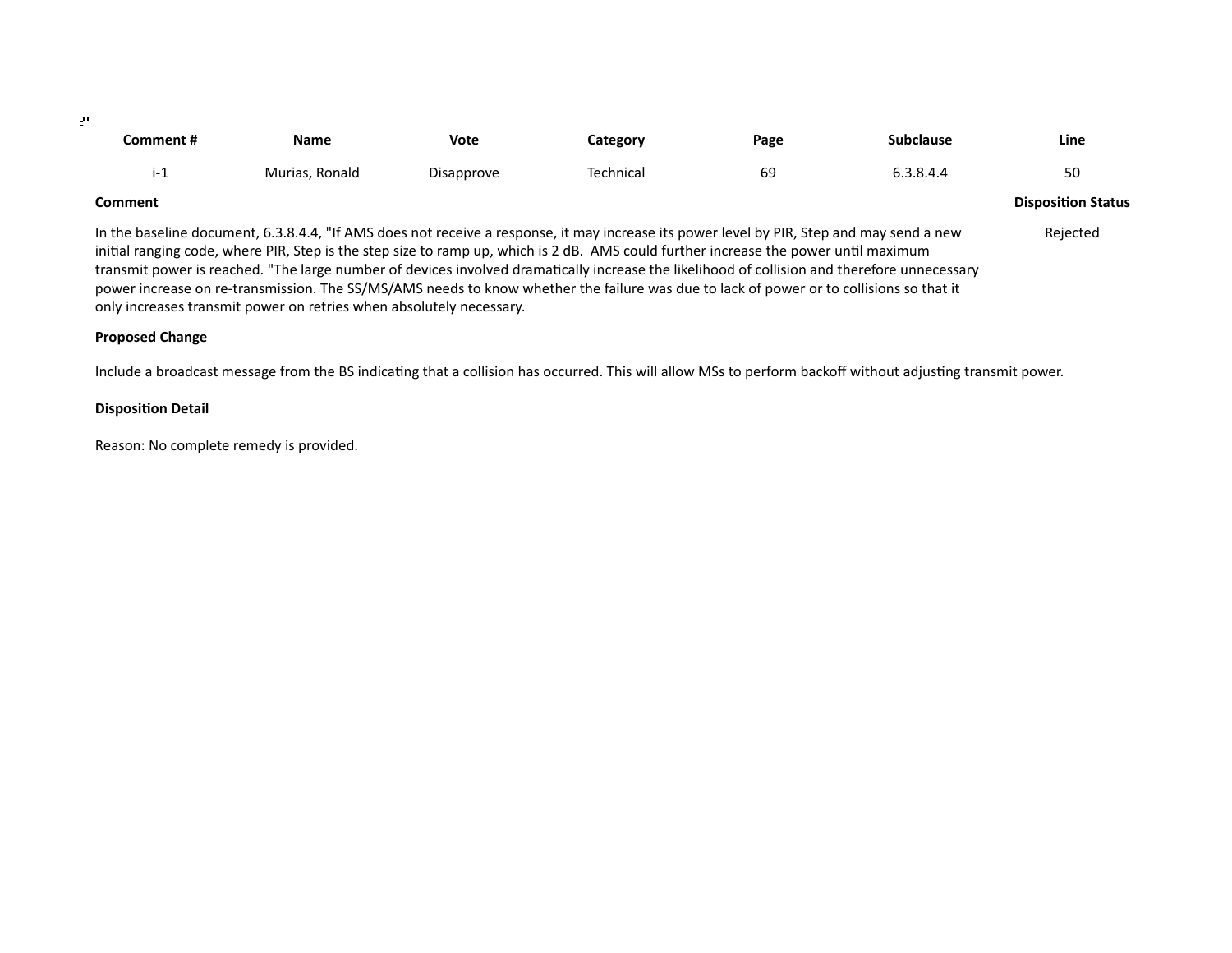| Comment # | Name<br>___    | <b>Vote</b> | Category  | Page | Subclause | Line     |
|-----------|----------------|-------------|-----------|------|-----------|----------|
| $r01-1$   | Murias, Ronald | Disapprove  | Technical | 69   | 5.3.8.4.4 | ς∩<br>JU |

Rejected 

#### **Comment Disposition Status**

 $\mathcal{D}^{\bullet}$ 

I am dissatisfied with the resolution to comment i-1. The comment was rejected for lack of proposed remedy. A proposed remedy is included with this comment. In the baseline document, 6.3.8.4.4, "If AMS does not receive a response, it may increase its power level by PIR, Step and may send a new initial ranging code, where PIR, Step is the step size to ramp up, which is 2 dB. AMS could further increase the power until maximum transmit power is reached. "The large number of devices involved dramatically increase the likelihood of collision and therefore unnecessary power increase on re-transmission. The SS/MS/AMS needs to know whether the failure was due to lack of power or to collisions so that it only increases transmit power on retries when absolutely necessary.

#### **Proposed Change**

Include a broadcast message from the BS indicating that it has detected energy but was unable to decode a message. This will allow MSs to perform backoff without adjusting transmit power.

Proposed text: If the SS does not receive a ranging response from the BS and it detects a broadcast message from the BS indicating that a collision has occurred on the same ranging opportunity as the SS last used, it may assume that its ranging code has collided with ranging codes from one or more other SSs. In this case, the SS randomly selects a new code and ranging opportunity and it may decide not to increase transmit power. If the SS does not receive a RNG-RSP from the BS and it does not receive the broadcast RNG-NAK message, the SS may decide not to increase power if that SS has knowledge that it is a fixed location device. Proposed message: AAI-RNG-NAK

| Syntax                             | l Size I                                                                                         | <b>Notes</b>                                                     |  |  |
|------------------------------------|--------------------------------------------------------------------------------------------------|------------------------------------------------------------------|--|--|
| RNG-NAK Message Format() $\{$ $\ $ |                                                                                                  |                                                                  |  |  |
| Frame                              |                                                                                                  | $\vert$ 4 Frame that contained the detected collision(s) $\vert$ |  |  |
|                                    | Ranging Opportunity $\begin{bmatrix} ? \\ ? \end{bmatrix}$ Ranging opportunity in the frame that | contained the collisions                                         |  |  |
| --------------                     |                                                                                                  |                                                                  |  |  |

#### **Disposition Detail**

Reason: The receiver has two thresholds. One is detection threshold (above noise floor) and Second is decoding threshold (this is higher than the detection threshold). 

Case 1:- If there is collision and both the signals are received below the decoding threshold then also receiver cannot be sure of whether it was collision or was it a single signal

Case 2:- If there is collision and both signals are received above the decoding threshold and then the receiver applies correlation to separate the received signals and the signal levels after correlation is below the decoding threshold then the receiver can deduce that collision has occurred but cannot apply the proposed algorithm as transmission power needs to be increased

Case 3:- If there is collision and both signals are received above the decoding threshold and then the receiver applies correlation to separate the received signals and the signal levels after correlation is also above the decoding threshold. This is addressed by existing ranging procedure.

Which case the proposal is meant for is not clear.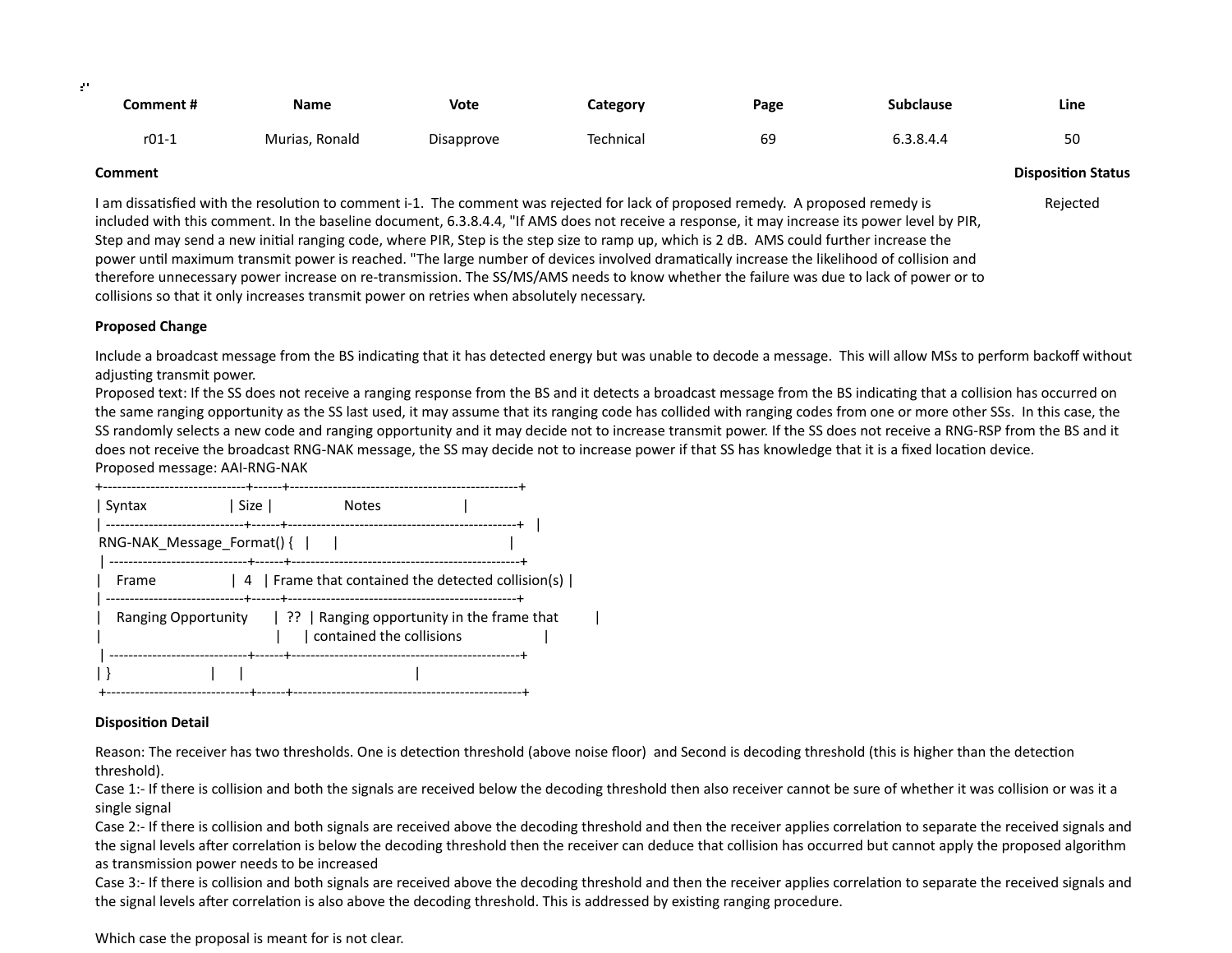| _ |  |
|---|--|

| Comment # | <b>Name</b>     | <b>Vote</b> | Category | Page | <b>Subclause</b> | Line        |
|-----------|-----------------|-------------|----------|------|------------------|-------------|
| $r01-2$   | Rolfe, Benjamin | Disapprove  | General  |      |                  | $\sim$<br>ັ |

#### **Comment Disposition Status**

Not clear what this amendment is amending. I beleive this requires updating: "NOTE-The editing instructions contained in this amendment define how to merge the material contained herein into the existing base standard IEEE Std 802.16-2009 as amended by IEEE Std 802.16j, IEEE Std 802.16h, and IEEE 802.16m" Revised 

#### **Proposed Change**

Verify that this the correct description or update as needed.

#### **Disposition Detail**

Resolution: Change texts on page 1, line 31 as follows]NOTE-The editing instructions contained in this amendment define how to merge the material contained herein into the existing base standard <delete>IEEE Std 802.16-2009 as amended by IEEE Std 802.16j, IEEE Std 802.16h, and IEEE 802.16m</delete><insert>IEEE Std 802.16</insert>. The editing instructions are shown in bold italic. Four editing instructions are used: change, delete, insert, and replace. Change is used to make small corrections in existing text or tables. The editing instruction specifies the location of the change and describes what is being changed by using strike through (to remove old material) and underscore (to add new material). Delete removes existing material. Insert adds new material without disturbing the existing material. Insertions may require renumbering. If so, renumbering instructions are given in the editing instruction. Replace is used to make large changes in existing text, subclauses, tables, or figures by removing existing material and replacing it with new material. Editorial notes will not be carried over into future editions because the changes will be incorporated into the base standard.<insert>Editor's note: The baseline of the draft amendment is P802.16.1/D6 (April 2012). When published, the baseline should be updated to reflect the numbering of the current approved version.</insert>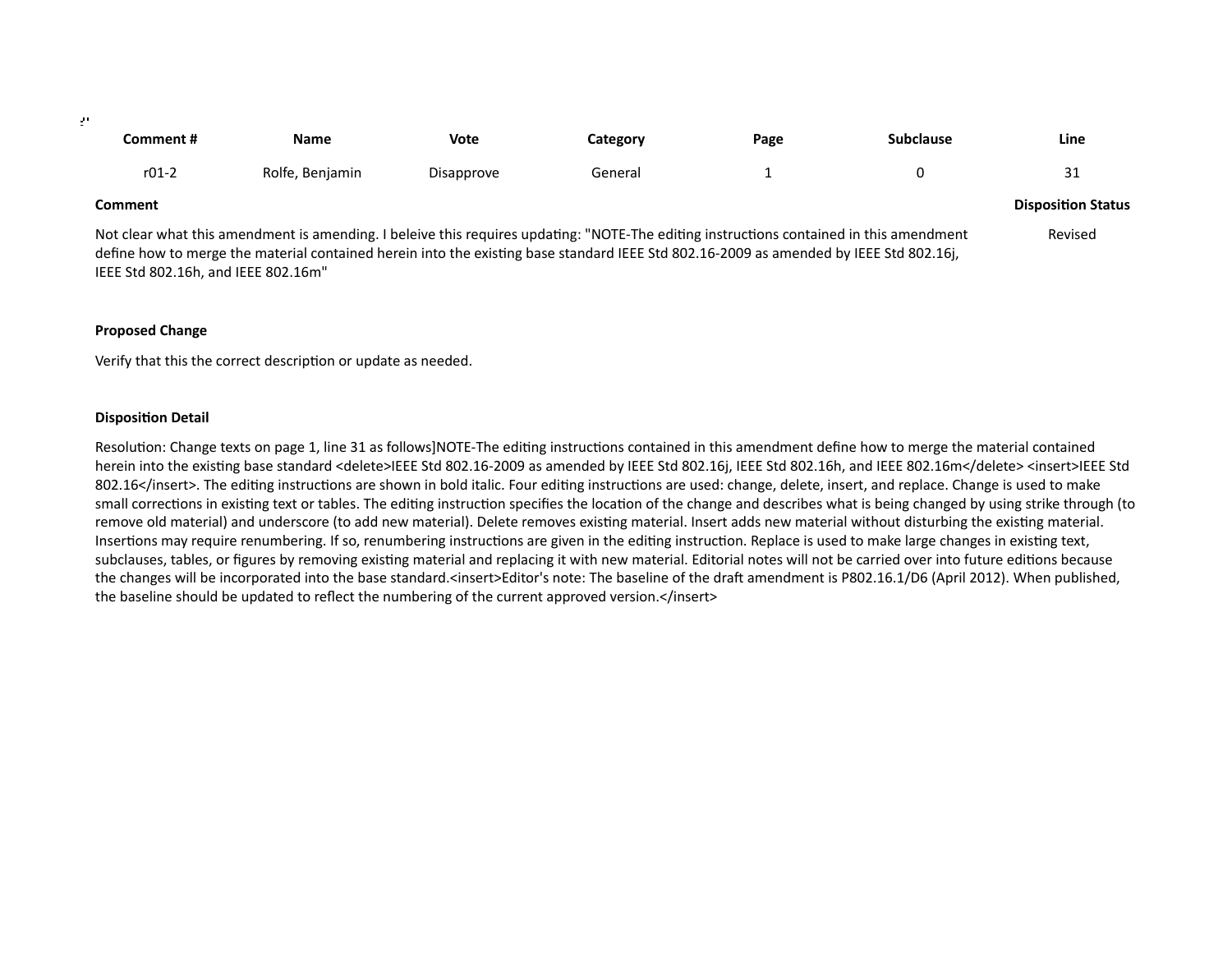$\mathcal{D}^{\mathcal{C}}$ 

| Comment #                                                                                                                       | Name            | Vote       | Category | Page | <b>Subclause</b> | Line |  |
|---------------------------------------------------------------------------------------------------------------------------------|-----------------|------------|----------|------|------------------|------|--|
| $r01-3$                                                                                                                         | Rolfe, Benjamin | Disapprove | General  |      |                  |      |  |
| <b>Comment</b>                                                                                                                  |                 |            |          |      |                  |      |  |
| "add" is not a valid editing instruction. According to what is on page 1 the choices are "change, delete, insert, and replace". |                 |            |          |      |                  |      |  |

This occurs a lot throughout the document. PLEASE FIX ALL INCORRECT EDITING INSTRUCTIONS.

#### **Proposed Change**

Use correct editing instructions.

#### **Disposition Detail**

Resolution: Remove the underscore in texts from page 2, line 10 to page 6, line 6. Remove the underscore in texts from page 6, line 48 to page 8, line 54. Replace the editing instruction on page 35, line 26 by 'Insert the following text at the end of subcluase 6.2.3.47.1' Remove the underscore in texts from page 35, line 28 to page 40, line 17. Replace the editing instruction on page 37, line 37 by 'Chage Table 86 as indicated' Replace the editing instruction on page 38, line 16 by 'Chage Table 87 as indicated' Remove the underscore in texts from page 41, line 26 to page 47, line 58. Remove the underscore in texts from page 48, line 23 to page 59, line 36. Remove the underscore in texts from page 63, line 14 to page 63, line 16. Remove the underscore in texts from page 65, line 23 to page 69, line 15.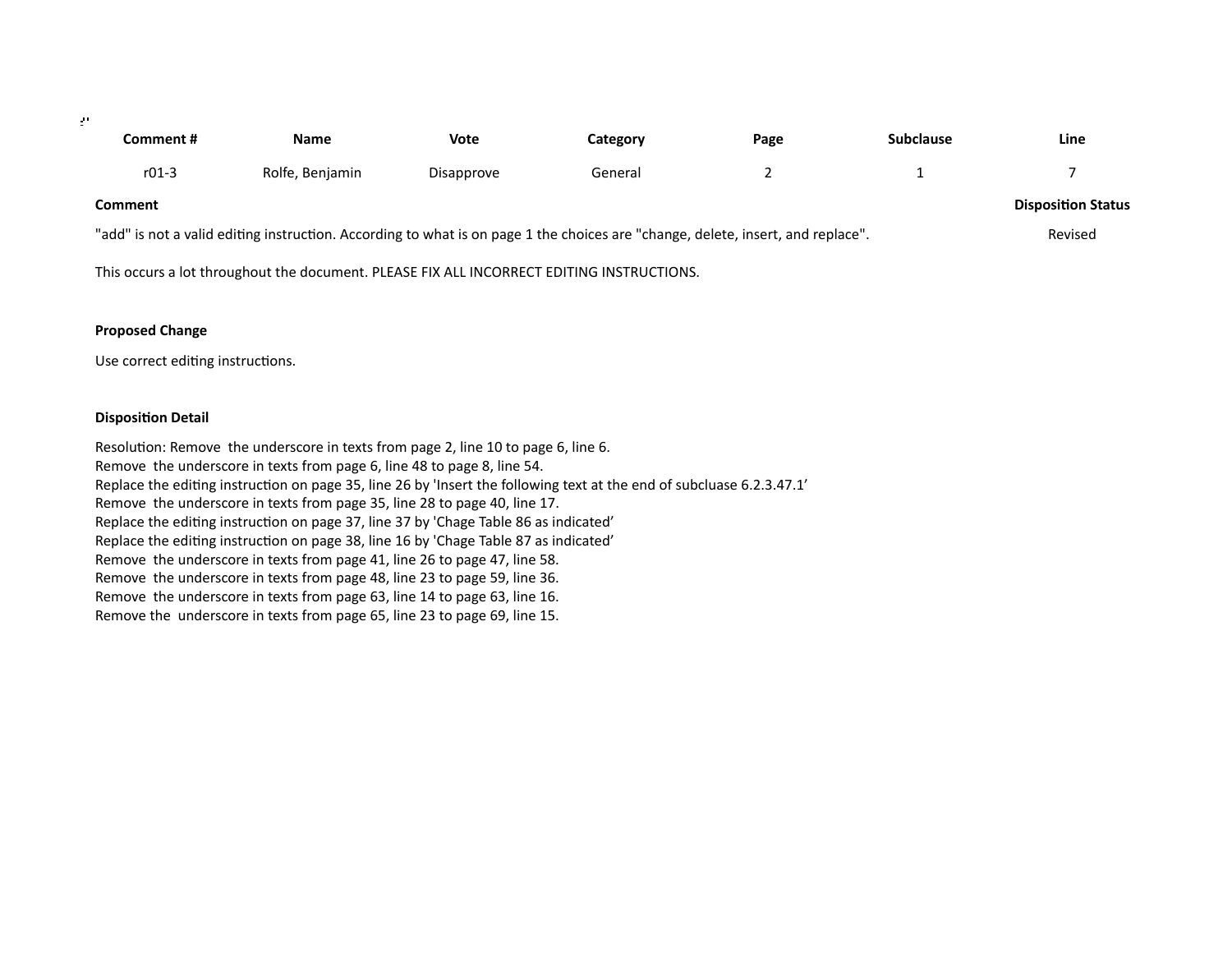$\mathbb{P}^1$ 

| Comment #      | <b>Name</b>     | <b>Vote</b> | Category | Page | <b>Subclause</b> | Line                      |
|----------------|-----------------|-------------|----------|------|------------------|---------------------------|
| $r01-4$        | Rolfe, Benjamin | Disapprove  | General  |      |                  | ⊥∠                        |
| <b>Comment</b> |                 |             |          |      |                  | <b>Disposition Status</b> |

If by "add" you mean "insert" which would be appropriate for a new subclause, you will note that according to what you include on Page 1 the newly inserted subclause should not be underlined. This error is repeated all over the document. Revised

#### **Proposed Change**

Use correct editing instructions.

#### **Disposition Detail**

Resolution:

Remove the underscore in texts from page 2, line 10 to page 6, line 6. Remove the underscore in texts from page 6, line 48 to page 8, line 54. Replace the editing instruction on page 35, line 26 by 'Insert the following text at the end of subcluase 6.2.3.47.1' Remove the underscore in texts from page 35, line 28 to page 40, line 17. Replace the editing instruction on page 37, line 37 by 'Chage Table 86 as indicated' Replace the editing instruction on page 38, line 16 by 'Chage Table 87 as indicated' Remove the underscore in texts from page 41, line 26 to page 47, line 58. Remove the underscore in texts from page 48, line 23 to page 59, line 36. Remove the underscore in texts from page 63, line 14 to page 63, line 16. Remove the underscore in texts from page 65, line 23 to page 69, line 15.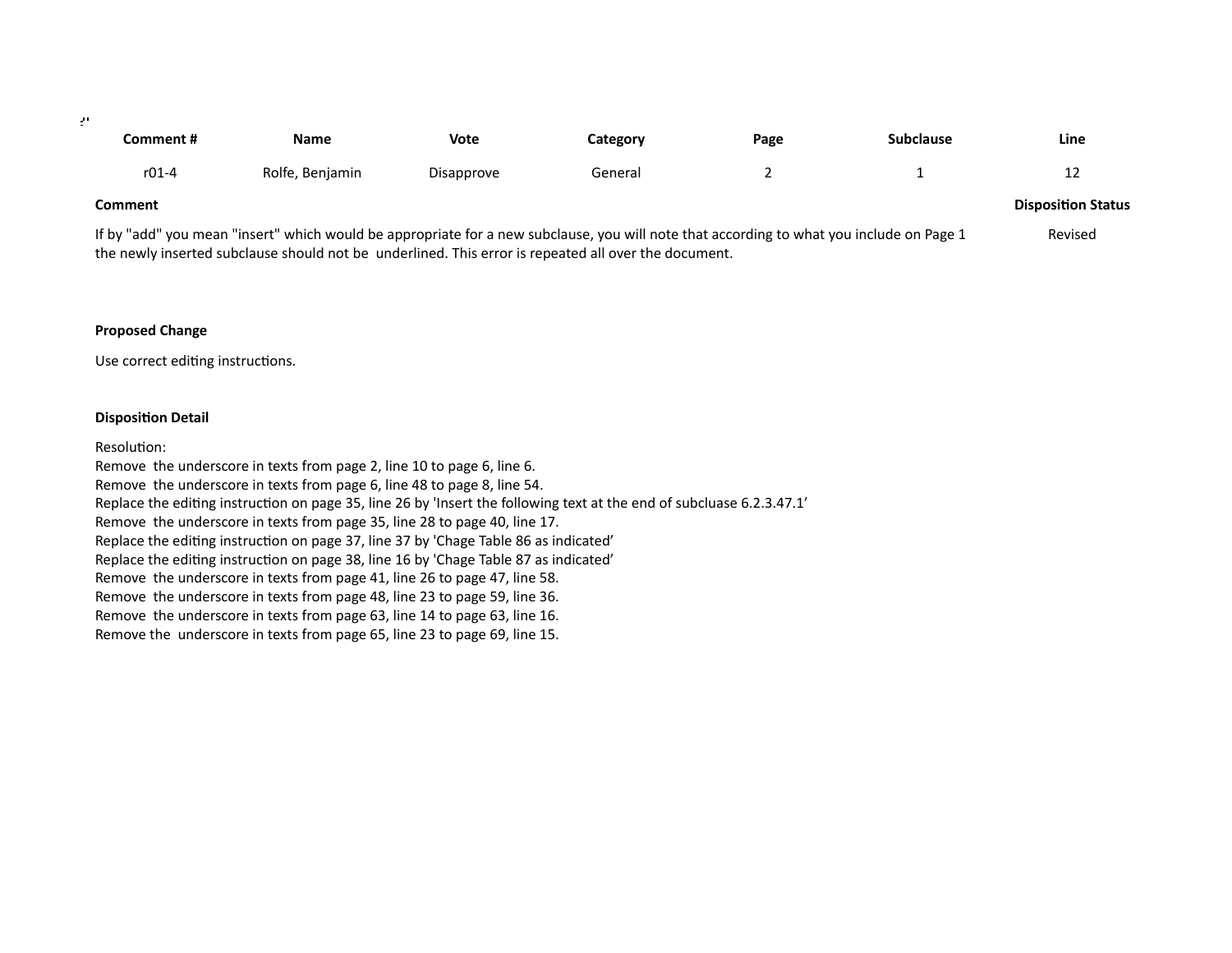#### $\mathcal{D}^{\mathbf{r}}$

| Comment #                                                                                                                        | <b>Name</b>     | Vote       | Categorv | Page | <b>Subclause</b> | Line                      |
|----------------------------------------------------------------------------------------------------------------------------------|-----------------|------------|----------|------|------------------|---------------------------|
| $r01-5$                                                                                                                          | Rolfe, Benjamin | Disapprove | General  |      | 3.151            | 19                        |
| Comment                                                                                                                          |                 |            |          |      |                  | <b>Disposition Status</b> |
| Defintion is STILL wrong. Should not contain explanatory text or requirements. "One or more features may be needed to support an |                 |            |          |      |                  |                           |

application." is obviously not part of the definition.

### **Proposed Change**

Delete "One or more features may be needed to support an application."

### **Disposition Detail**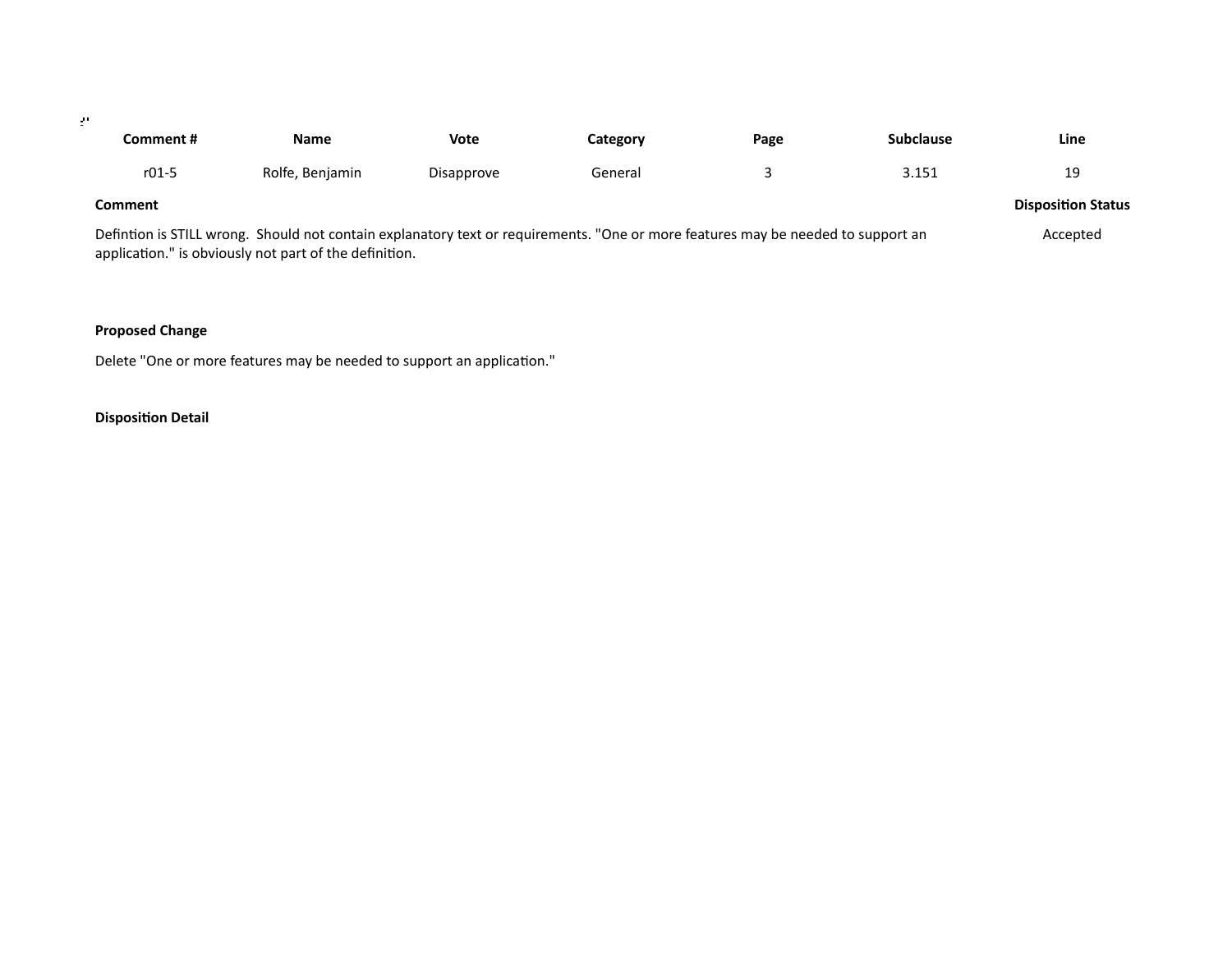21

| Comment # | <b>Name</b>     | <b>Vote</b> | Category  | Page | Subclause            | . .<br>Line |
|-----------|-----------------|-------------|-----------|------|----------------------|-------------|
| r01-6     | Rolfe, Benjamin | Disapprove  | Technical |      | <b>COM</b><br>ر ۲۰ د | ∸           |

#### **Comment Disposition Status**

Definition is STILL wrong. "The M2M server runs M2M applications and provides M2M specific services for one or more M2M devices." is not part of the definition but sounds like a normative requirement. Revised

#### **Proposed Change**

Delete "The M2M server runs M2M applications and provides M2M specific services for one or more M2M devices." from definition and move to appropriate normative clause

#### **Disposition Detail**

Resolution:

<delete>3.152</delete><insert>3.54</insert> Machine-to-Machine (M2M) communication: Information exchange between user devices through a Base Station, or between a device and a server in the core network through a Base Station that may be carried out without any human interaction.

<delete>3.152</delete><insert>3.55</insert> M2M ASN: An Access Service Network that supports M2M service

<delete>3.152</delete><insert>3.56</insert> M2M device: An MS that is capable of providing M2M communication

<delete>3.150 M2M server: An entity that communicates with M2M devices. The M2M server runs M2M applications and provides M2M specific services for one or more M2M devices.

</delete><delete>3.151</delete><insert>3.57</insert> M2M feature: A unique characteristic of an M2M application. One or more features may be needed to support an application.

<delete>3.152</delete><insert>3.58</insert> M2M device group: A group of M2M devices that share one or more features in common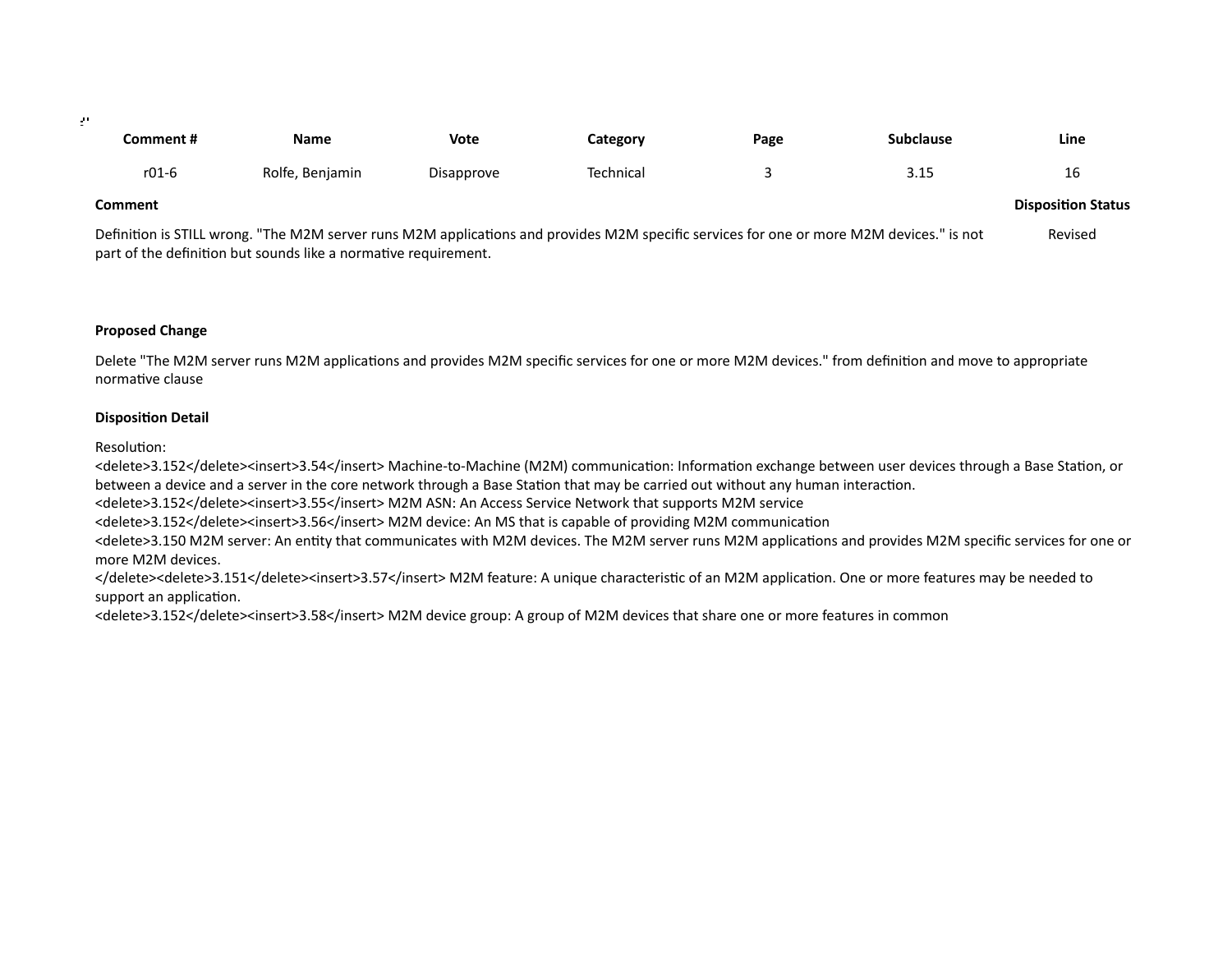$\mathbb{P}^1$ 

| Comment #      | <b>Name</b>                                                                                               | Vote       | Category  | Page | <b>Subclause</b> | Line                      |
|----------------|-----------------------------------------------------------------------------------------------------------|------------|-----------|------|------------------|---------------------------|
| $r01-7$        | Rolfe, Benjamin                                                                                           | Disapprove | Editorial | 4    | 6.2.1.2.1        | 17                        |
| <b>Comment</b> |                                                                                                           |            |           |      |                  | <b>Disposition Status</b> |
|                | As stated on Page 1, when INSERT is the instruction (rather than change), the new text is not underlined. |            |           |      |                  | Revised                   |

#### **Proposed Change**

Do what you said you were going to do. The new text fallong the "change" instruction is not underlined.,

#### **Disposition Detail**

#### Resolution:

Remove the underscore in texts from page 2, line 10 to page 6, line 6. Remove the underscore in texts from page 6, line 48 to page 8, line 54. Replace the editing instruction on page 35, line 26 by 'Insert the following text at the end of subcluase 6.2.3.47.1' Remove the underscore in texts from page 35, line 28 to page 40, line 17. Replace the editing instruction on page 37, line 37 by 'Chage Table 86 as indicated' Replace the editing instruction on page 38, line 16 by 'Chage Table 87 as indicated' Remove the underscore in texts from page 41, line 26 to page 47, line 58. Remove the underscore in texts from page 48, line 23 to page 59, line 36. Remove the underscore in texts from page 63, line 14 to page 63, line 16. Remove the underscore in texts from page 65, line 23 to page 69, line 15.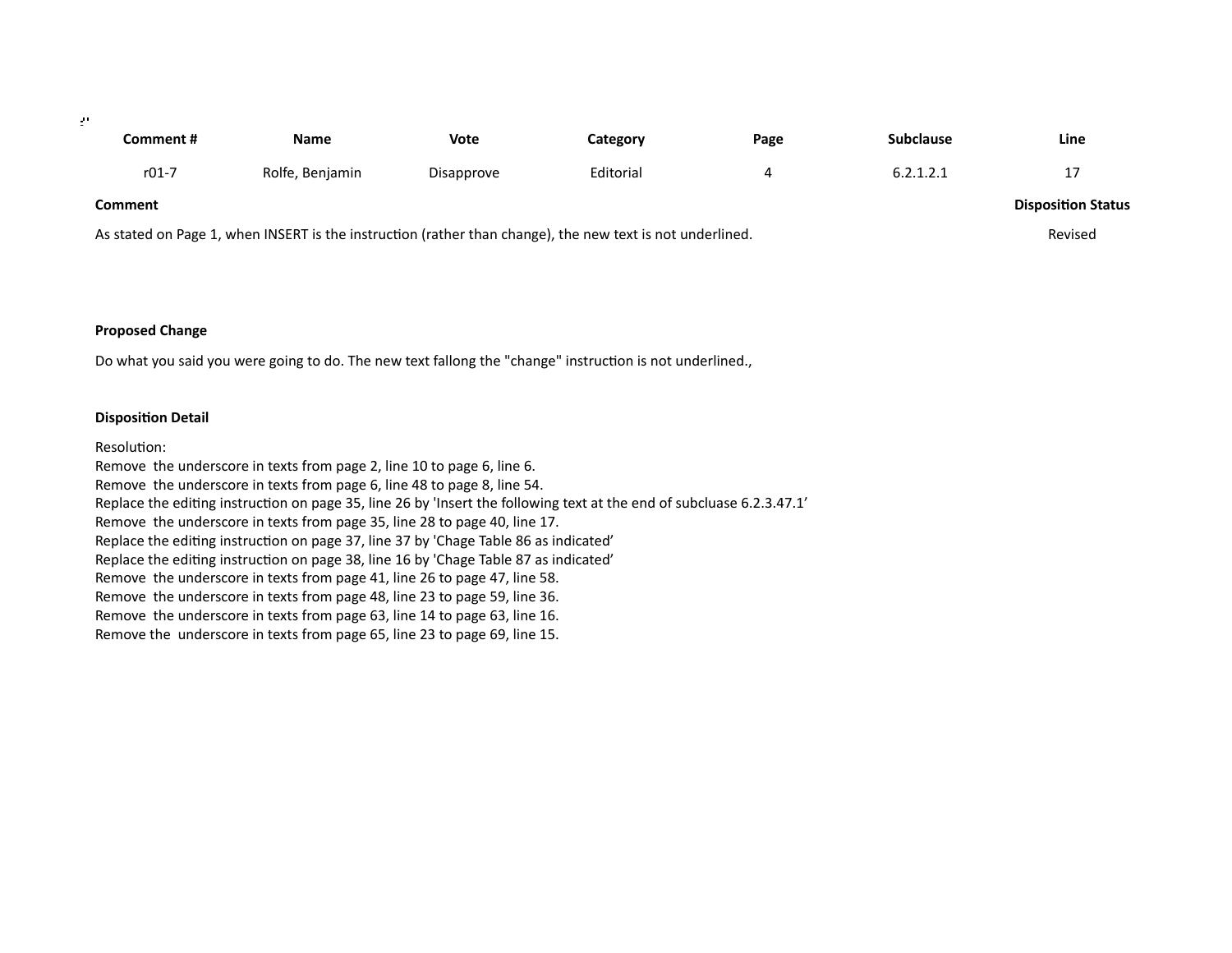#### $\mathbb{P}^1$

| Comment #      | Name                                                         | Vote       | Category | Page | <b>Subclause</b> | Line                      |
|----------------|--------------------------------------------------------------|------------|----------|------|------------------|---------------------------|
| $r01-8$        | Rolfe, Benjamin                                              | Disapprove | General  |      | ь                | -                         |
| <b>Comment</b> |                                                              |            |          |      |                  | <b>Disposition Status</b> |
|                | All throught this caluse the editing instructions are wrong. |            |          |      |                  | Revised                   |
|                |                                                              |            |          |      |                  |                           |

#### **Proposed Change**

Fix editing instructions THROUGHOUT the document.

#### **Disposition Detail**

#### Resolution:

Resolution: Remove the underscore in texts from page 2, line 10 to page 6, line 6.Remove the underscore in texts from page 6, line 48 to page 8, line 54.Replace the editing instruction on page 35, line 26 by 'Insert the following text at the end of subcluase 6.2.3.47.1' Remove the underscore in texts from page 35, line 28 to page 40, line 17. Replace the editing instruction on page 37, line 37 by 'Chage Table 86 as indicated' Replace the editing instruction on page 38, line 16 by 'Chage Table 87 as indicated' Remove the underscore in texts from page 41, line 26 to page 47, line 58.Remove the underscore in texts from page 48, line 23 to page 59, line 36.Remove the underscore in texts from page 63, line 14 to page 63, line 16.Remove the underscore in texts from page 65, line 23 to page 69, line 15.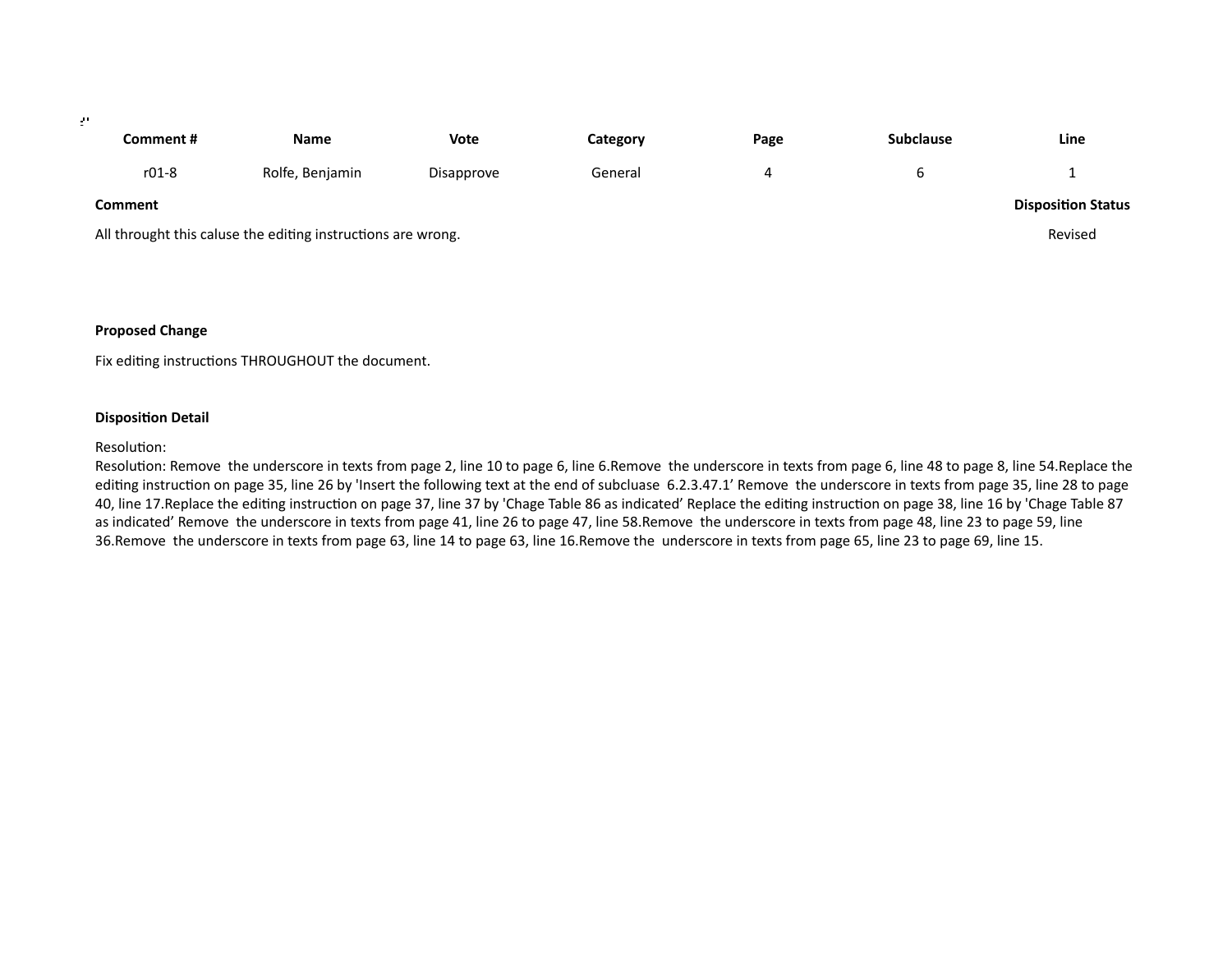$\mathcal{F}^{\mathcal{C}}$ 

| Comment #      | <b>Name</b>     | <b>Vote</b> | Category | Page          | <b>Subclause</b> | Line                      |
|----------------|-----------------|-------------|----------|---------------|------------------|---------------------------|
| $r01-9$        | Rolfe, Benjamin | Disapprove  | General  |               | 6.2.3            | 60                        |
| <b>Comment</b> |                 |             |          |               |                  | <b>Disposition Status</b> |
|                | $\sim$ $\sim$   |             |          | $\sim$ $\sim$ | .                |                           |

"Modify" is not one of the editing instructions listed on Page 1. This error occurs in many places in the document. My \*guess\* is that "Change" is meant. Revised

#### **Proposed Change**

Fix editing instructions EVERYWHERE.

#### **Disposition Detail**

Resolution: Change 'Add' in all editing instructions to 'Insert' throughout the draft. Change 'Modify' in all editing instructions to 'Change' throughout the draft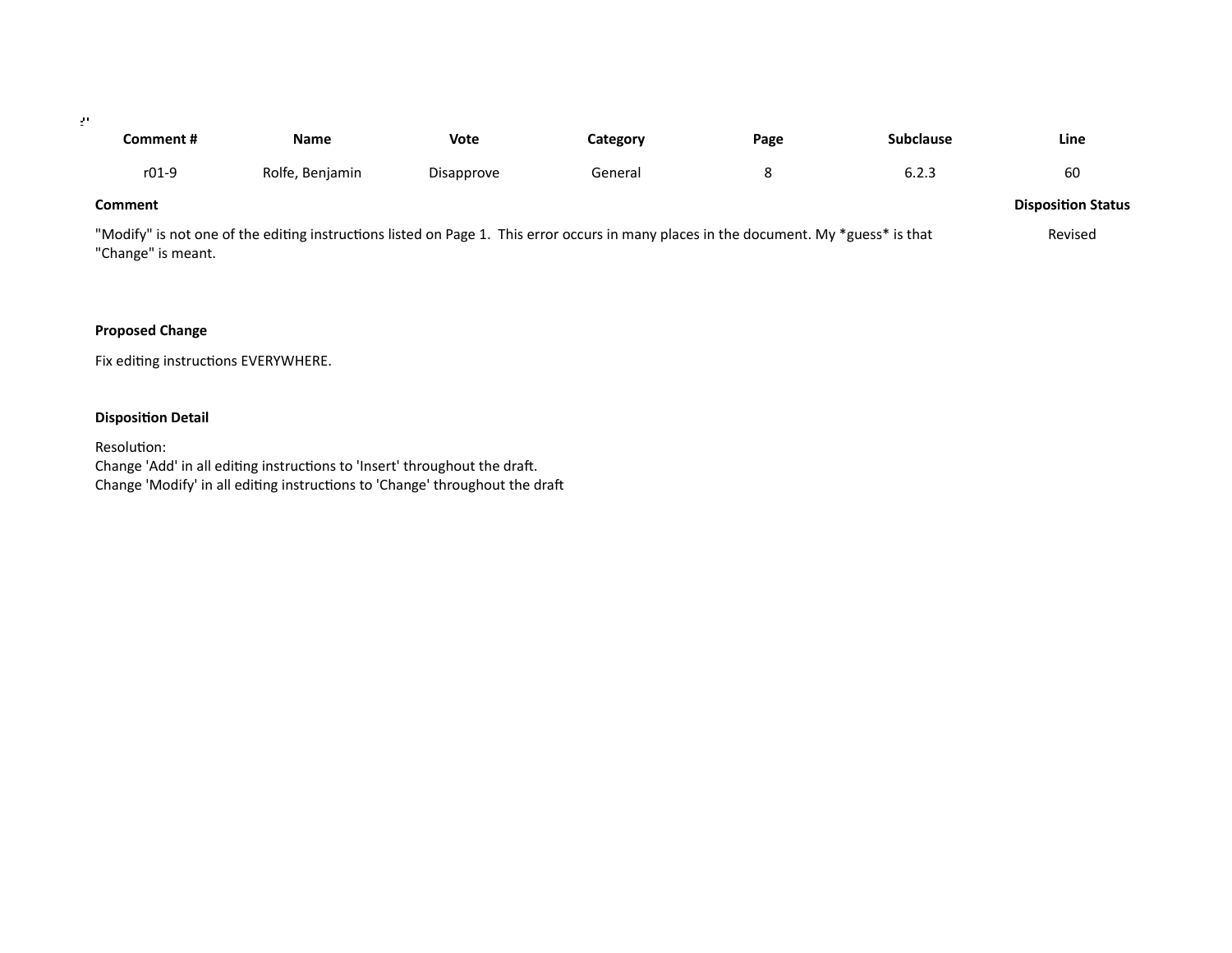| _ |  |
|---|--|
|   |  |

| Comment # | Name                                                                                           | Vote       | Category  | Page | <b>Subclause</b> | Line                      |
|-----------|------------------------------------------------------------------------------------------------|------------|-----------|------|------------------|---------------------------|
| $r01-10$  | Rolfe, Benjamin                                                                                | Disapprove | Technical | 11   | 6.2.3.1          | 31                        |
| Comment   |                                                                                                |            |           |      |                  | <b>Disposition Status</b> |
|           | Bandwidth Request Size condition is given as "Optional". Under what conditions is it included? |            |           |      |                  | Revised                   |

### **Proposed Change**

Complete the specification of condition.

### **Disposition Detail**

Resolution: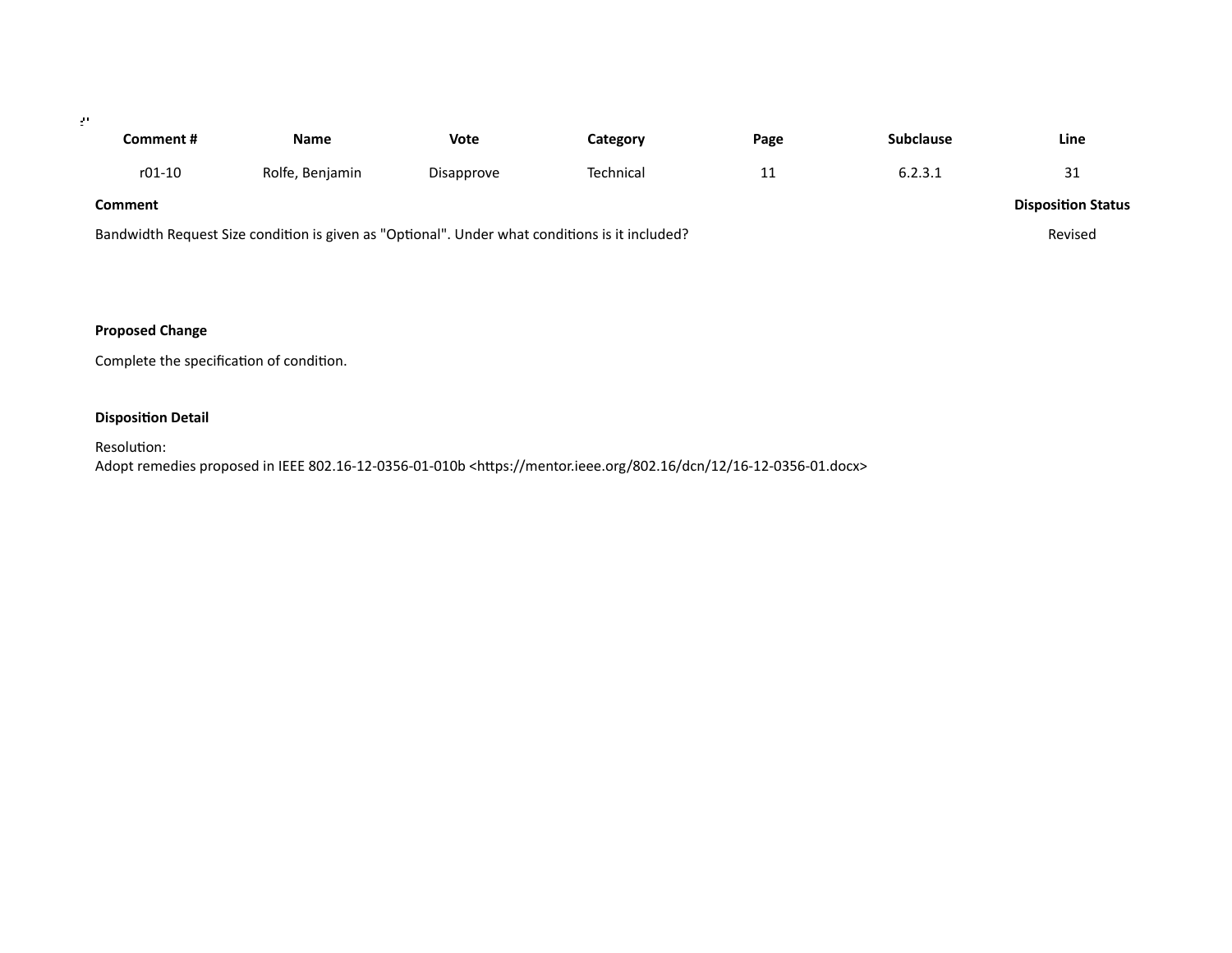$\mathcal{D}^{\mathbf{r}}$ 

| Comment #      | Name                                                                                                                    | Vote       | Category  | Page | <b>Subclause</b> | Line                      |
|----------------|-------------------------------------------------------------------------------------------------------------------------|------------|-----------|------|------------------|---------------------------|
| $r01-11$       | Rolfe, Benjamin                                                                                                         | Disapprove | Technical | 14   | 6.2.3.8          | 51                        |
| <b>Comment</b> |                                                                                                                         |            |           |      |                  | <b>Disposition Status</b> |
|                | "as needed" is not a very obvious condition. Is this meant that the field is SET as needed, or it is PRESENT as needed? |            |           |      |                  | Revised                   |

### **Proposed Change**

Replace with valid normative text.

### **Disposition Detail**

Resolution: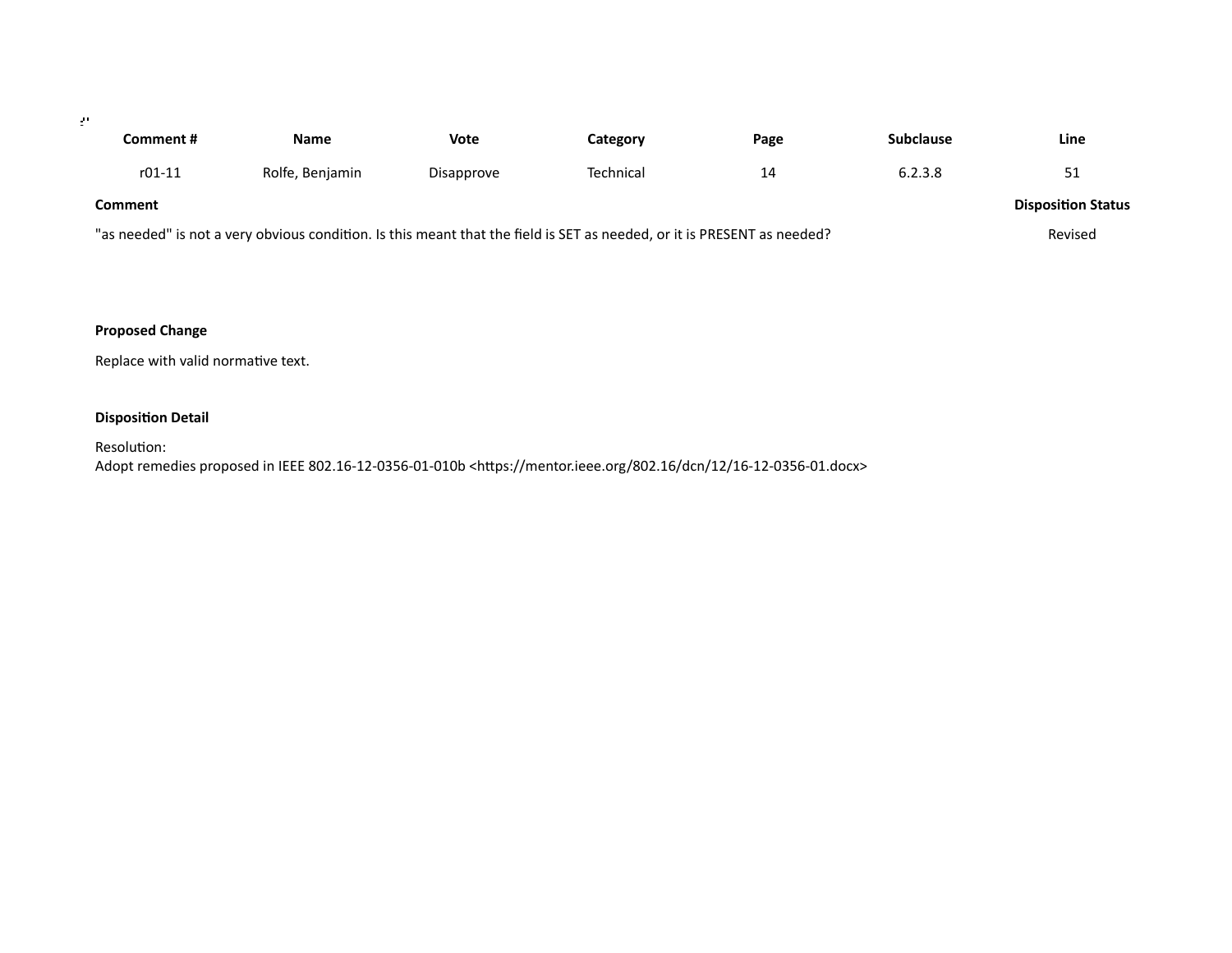$\mathcal{D}^{\mathbf{r}}$ 

| Comment #      | Name                                                                                                                    | Vote       | Category  | Page | <b>Subclause</b> | Line                      |
|----------------|-------------------------------------------------------------------------------------------------------------------------|------------|-----------|------|------------------|---------------------------|
| $r01-12$       | Rolfe, Benjamin                                                                                                         | Disapprove | Technical | 14   | 6.2.3.8          | 51                        |
| <b>Comment</b> |                                                                                                                         |            |           |      |                  | <b>Disposition Status</b> |
|                | "as needed" is not a very obvious condition. Is this meant that the field is SET as needed, or it is PRESENT as needed? |            |           |      |                  | Revised                   |

### **Proposed Change**

Replace with valid normative text.

### **Disposition Detail**

Resolution: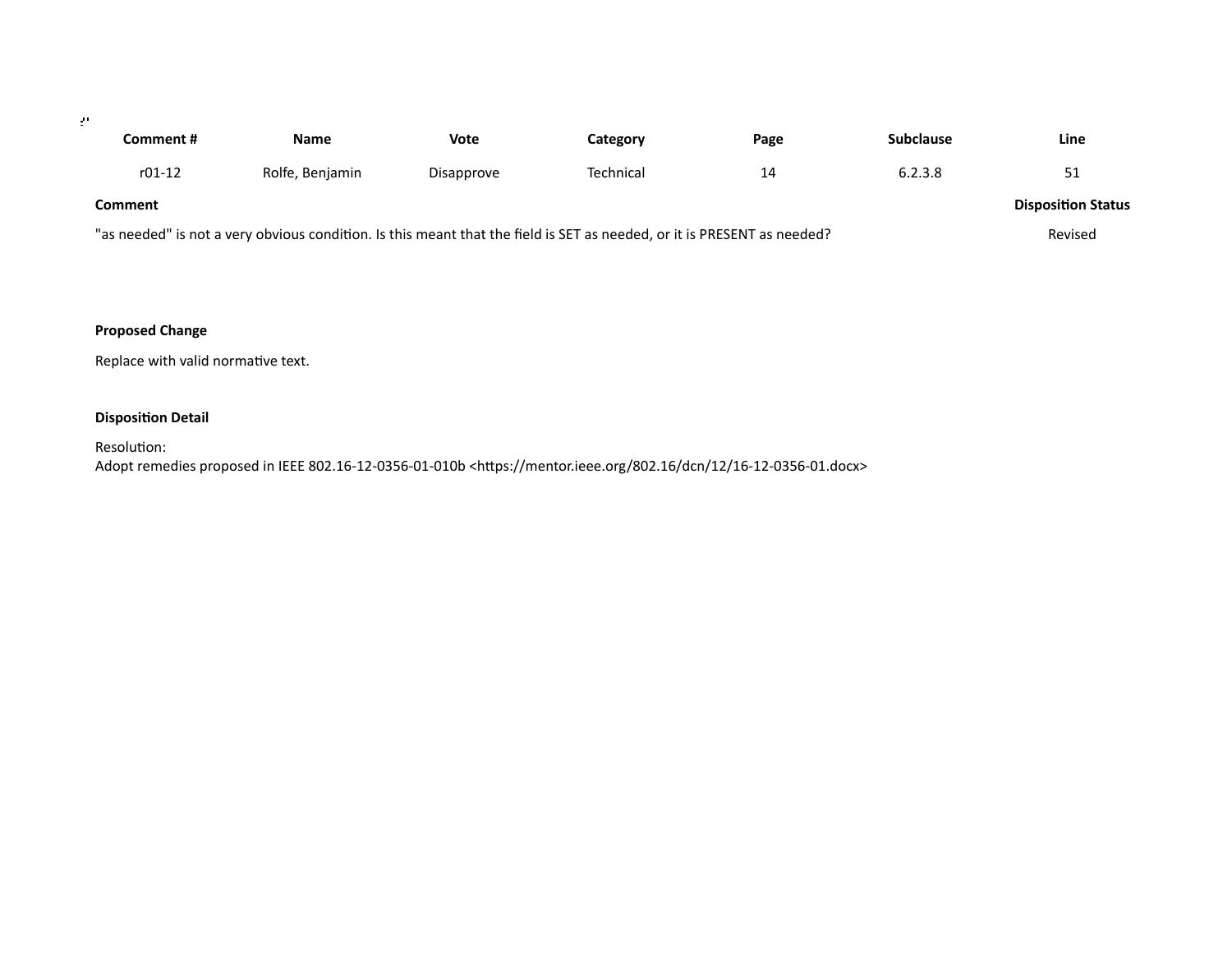$\mathcal{D}^{\mathcal{C}}$ 

| Comment #      | Name                                                                                                                    | Vote       | Category  | Page | <b>Subclause</b> | Line                      |
|----------------|-------------------------------------------------------------------------------------------------------------------------|------------|-----------|------|------------------|---------------------------|
| $r01-13$       | Rolfe, Benjamin                                                                                                         | Disapprove | Technical |      |                  | 14                        |
| <b>Comment</b> |                                                                                                                         |            |           |      |                  | <b>Disposition Status</b> |
|                | "as needed" is not a very obvious condition. Is this meant that the field is SET as needed, or it is PRESENT as needed? |            |           |      |                  | Revised                   |

### **Proposed Change**

Clarify

### **Disposition Detail**

Resolution: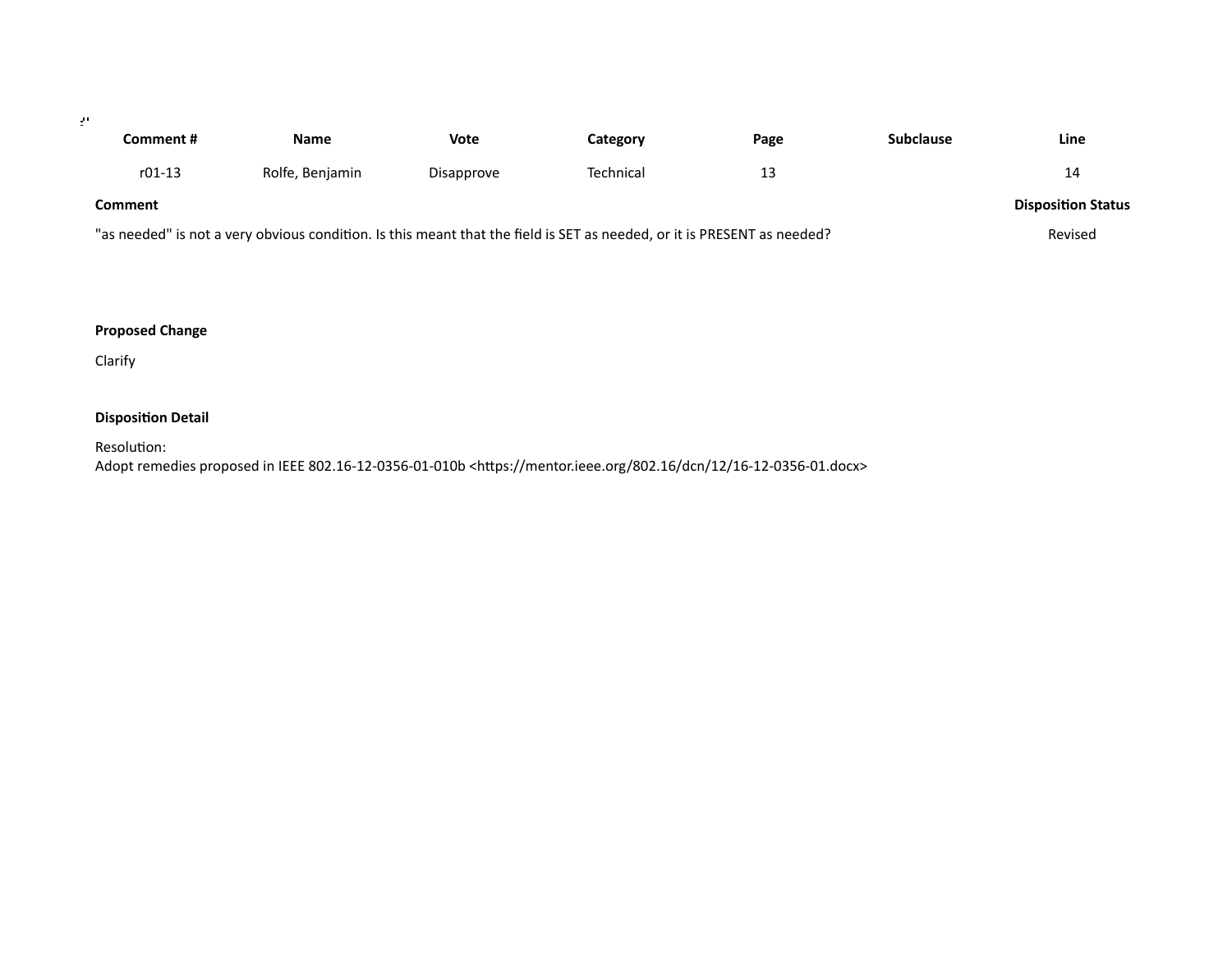#### $\mathcal{D}^{\mathbf{r}}$

| Comment #            | <b>Name</b>     | <b>Vote</b> | Category | Page    | <b>Subclause</b> | Line                      |
|----------------------|-----------------|-------------|----------|---------|------------------|---------------------------|
| $r01-14$             | Rolfe, Benjamin | Disapprove  | General  | 15<br>ᅩ | 6.2.3.9          | 40                        |
| Comment              |                 |             |          |         |                  | <b>Disposition Status</b> |
| Another "as needed". |                 |             |          |         |                  | Revised                   |

### **Proposed Change**

Specify when the field is needed.

### **Disposition Detail**

Resolution: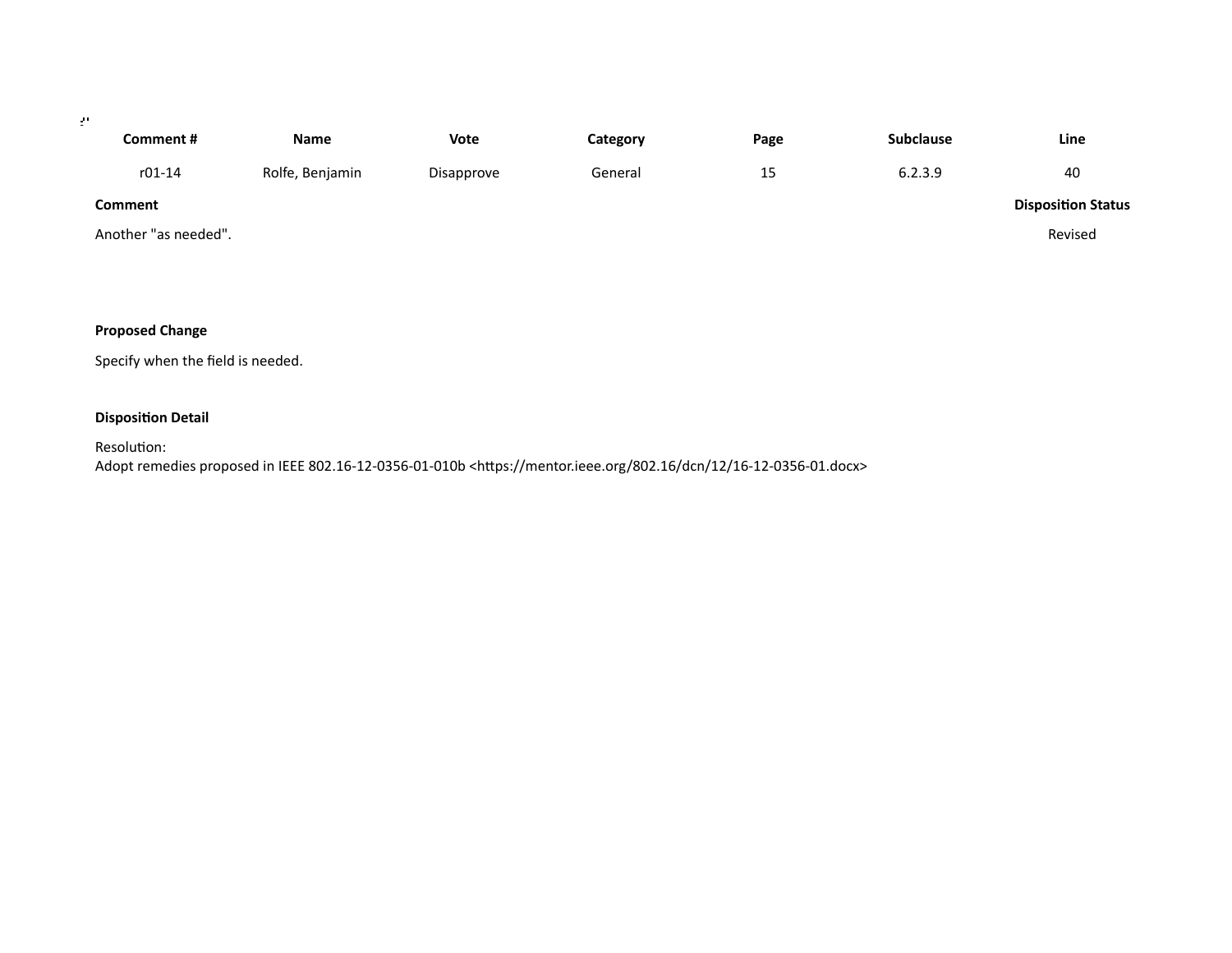#### $\mathcal{F}^{\mathcal{C}}$

| Comment #            | <b>Name</b>     | <b>Vote</b> | Category  | Page | <b>Subclause</b> | Line                      |
|----------------------|-----------------|-------------|-----------|------|------------------|---------------------------|
| $r01-15$             | Rolfe, Benjamin | Disapprove  | Technical | 27   | 6.2.3.23         | 25                        |
| Comment              |                 |             |           |      |                  | <b>Disposition Status</b> |
| Field length is TBD. |                 |             |           |      |                  | Revised                   |

#### **Proposed Change**

Complete specification of field.

#### **Disposition Detail**

Resolution:

Set the value of the following 2 parameters in AAI-PAG-ADV message to 8 bits. - "Dedicated Channel Allocation Timer" in AAI-PAG-ADV message (i.e., page 27, line 25)- "Dedicated Channel Allocation Timer" in AAI-PAG-ADV message (i.e., page 29, line 49)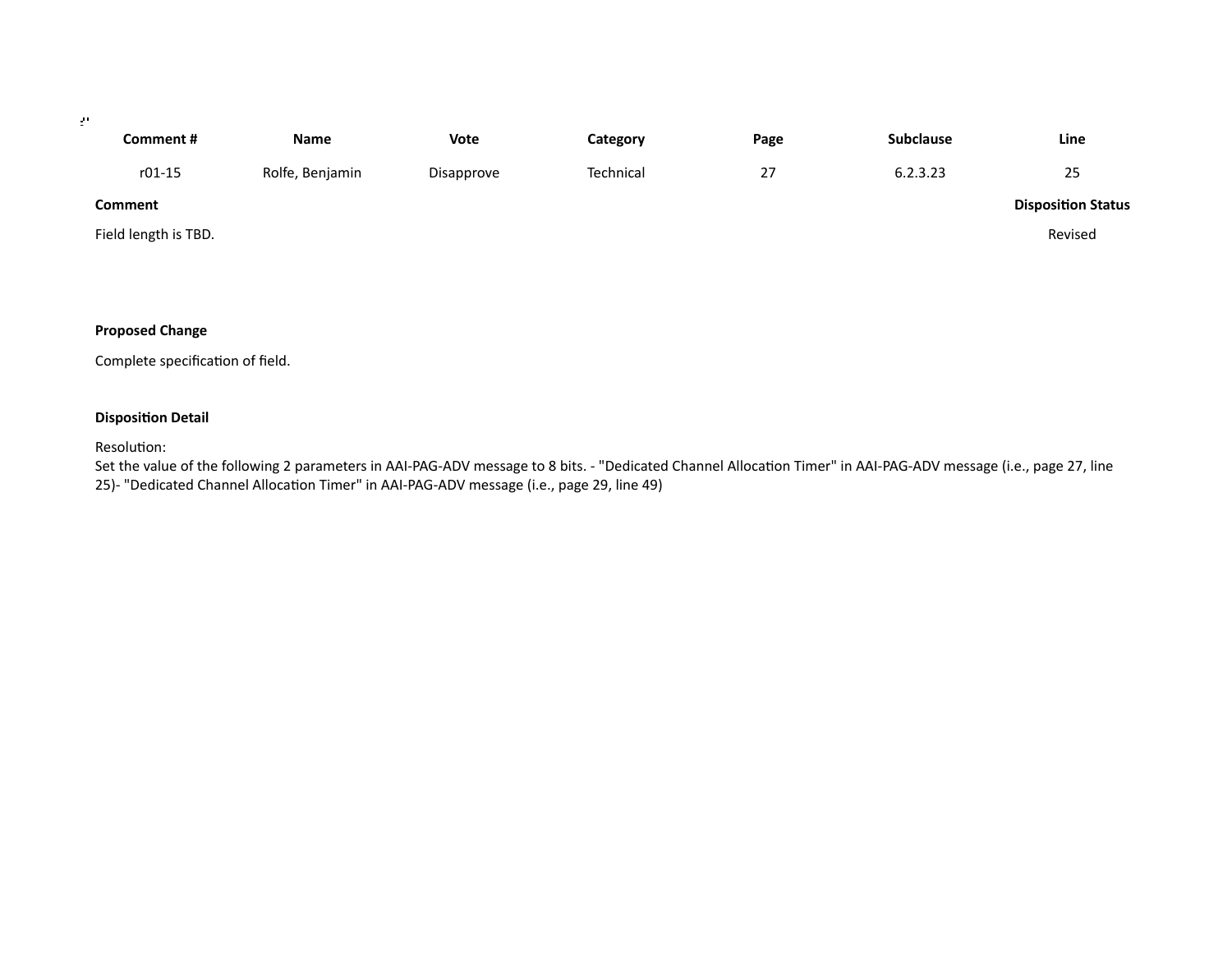#### $\mathcal{F}^{\mathcal{C}}$

| Comment #      | <b>Name</b>                                            | Vote       | Category  | Page | <b>Subclause</b> | Line                      |
|----------------|--------------------------------------------------------|------------|-----------|------|------------------|---------------------------|
| $r01-16$       | Rolfe, Benjamin                                        | Disapprove | Technical | 29   | 6.2.3.23         | 49                        |
| <b>Comment</b> |                                                        |            |           |      |                  | <b>Disposition Status</b> |
|                | Field size is TBD. Dedicated Channel Allocation Timer. |            |           |      |                  | Revised                   |

#### **Proposed Change**

Complete specification of field.

#### **Disposition Detail**

Resolution:

Set the value of the following 2 parameters in AAI-PAG-ADV message to 8 bits. - "Dedicated Channel Allocation Timer" in AAI-PAG-ADV message (i.e., page 27, line 25)- "Dedicated Channel Allocation Timer" in AAI-PAG-ADV message (i.e., page 29, line 49)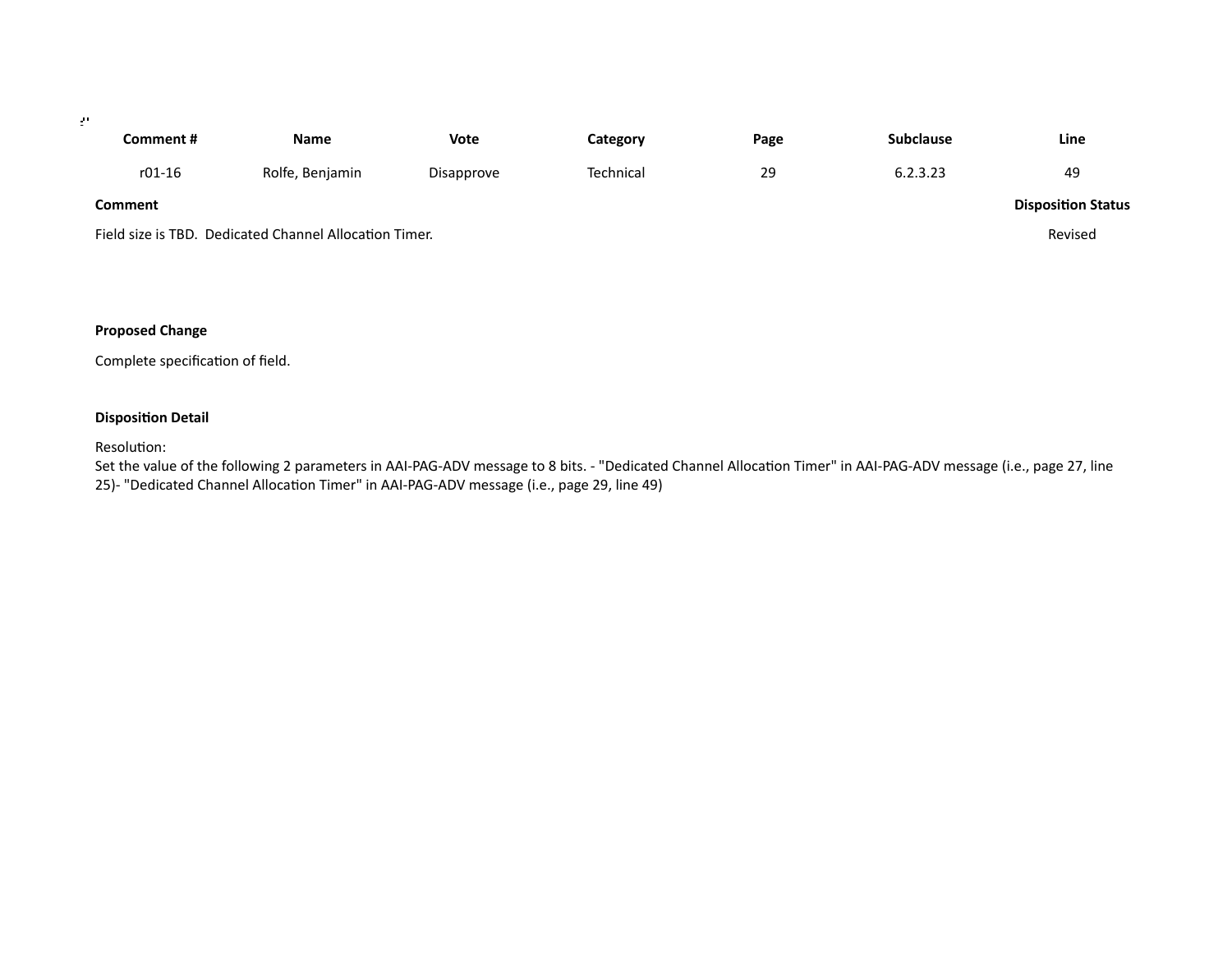#### $\mathcal{D}^{\mathcal{C}}$

| Comment #    | <b>Name</b>     | Vote       | Category  | Page | <b>Subclause</b> | Line                      |
|--------------|-----------------|------------|-----------|------|------------------|---------------------------|
| $r01-17$     | Rolfe, Benjamin | Disapprove | Technical | 39   | 6.2.3.65         | 62                        |
| Comment      |                 |            |           |      |                  | <b>Disposition Status</b> |
| Another TBD. |                 |            |           |      |                  | Revised                   |

## **Proposed Change**

Specify missing value.

### **Disposition Detail**

Resolution: Replace 'TBD' by '4'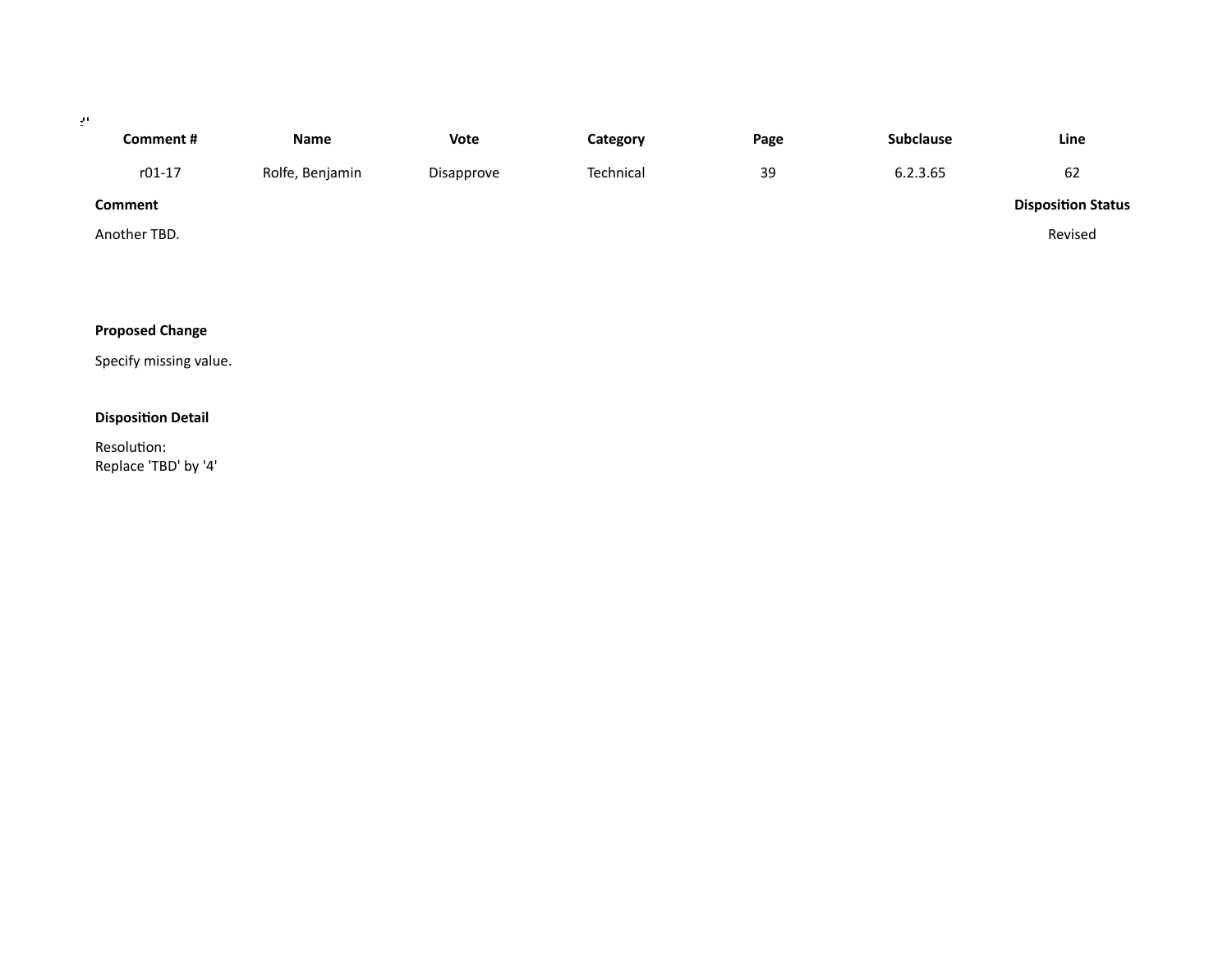| _ |  |
|---|--|
|   |  |

| Comment # | <b>Name</b>     | Vote       | Category  | Page | <b>Subclause</b> | Line                      |
|-----------|-----------------|------------|-----------|------|------------------|---------------------------|
| $r01-18$  | Rolfe, Benjamin | Disapprove | Editorial | 65   | 6.3.5.5.2.4.14.1 | 33                        |
| Comment   |                 |            |           |      |                  | <b>Disposition Status</b> |

"The MSB 4" incorrect language. MSB is generaly known to mean Most Significant Bit. Spell it out as "most signficant 4 bits" or "4 most signficiant bits" if that is what you mean. If you mean something else then change the comment category to "Technical" and clarify, Revised 

#### **Proposed Change**

See comment 

#### **Disposition Detail**

#### Resolution:

The fixed M2M device with FMDID shall apply the 16-bit CRC mask with masking prefix = 0b0, message type indicator = 0b011, and masking code = <delete>LSB</ delete><insert>least significant </insert>12 bits of FMDID to decode the assignment A-MAP IE. The <delete>MSB</delete><insert>most significant </insert> 4 bits of FMDID <delete>is<delete><insert>are </insert> included in Fixed M2M Ranging Assignment A-MAP IE.The fixed M2M device with DID shall apply the 16-bit CRC mask with masking prefix = 0b0, message type indicator = 0b011, and masking code = <delete>LSB</delete><insert>least significant </insert> 12 bits of DID to decode the assignment A-MAP IE. The <delete>MSB</delete><insert>most significant </insert> 6 bits of DID and paging cycle are included in Fixed M2M Ranging Assignment A-MAP IE.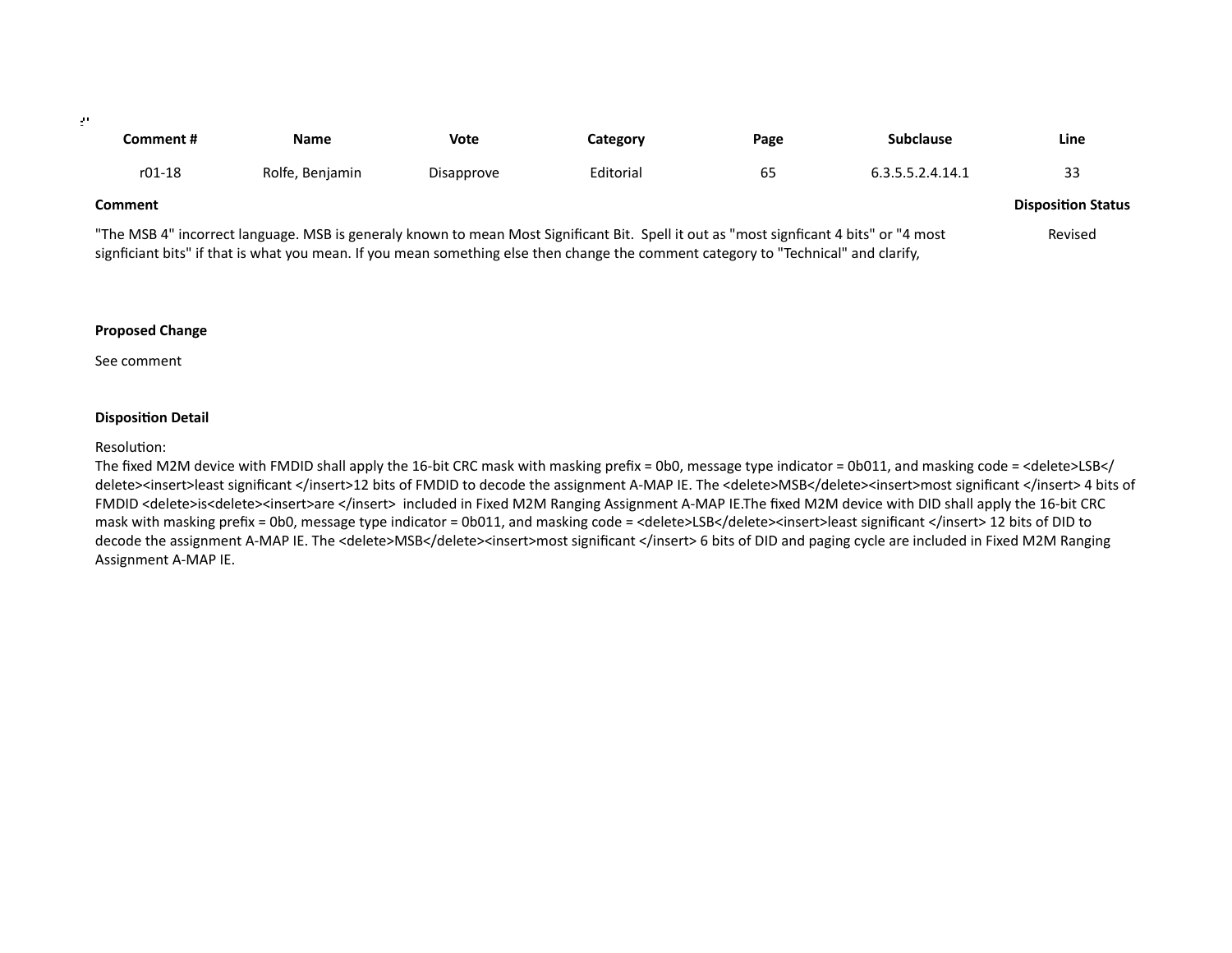$\mathbb{P}^1$ 

| Comment # | <b>Name</b>     | <b>Vote</b> | Category | Page | <b>Subclause</b> | Line                      |
|-----------|-----------------|-------------|----------|------|------------------|---------------------------|
| $r01-19$  | Rolfe, Benjamin | Disapprove  | General  |      |                  |                           |
| Comment   |                 |             |          |      |                  | <b>Disposition Status</b> |

This draft does not comply with the 2012 IEEE Standards Style Manual. Refer to 12. Numbering the clauses and subclauses of a standard "Five numbers separated by decimal points is the maximum acceptable subdivision (e.g., 5.1.1.1.1). If necessary, the material should be reorganized to avoid subdivisions beyond this point." Rejected 

#### **Proposed Change**

Reorganize the material to avoid subdivisions beyond the 5 levels allowed for IEEE-SA standards.

#### **Disposition Detail**

Reason: 

The numbering system in the amendment is devised to match that of the baseline standard(802.16m-2011, now 802.16.1/D6), which was itself developed in accordance with IEEE editorial staff. The baseline standard has been reviewed by IEEE editorial staff during editorial coordination.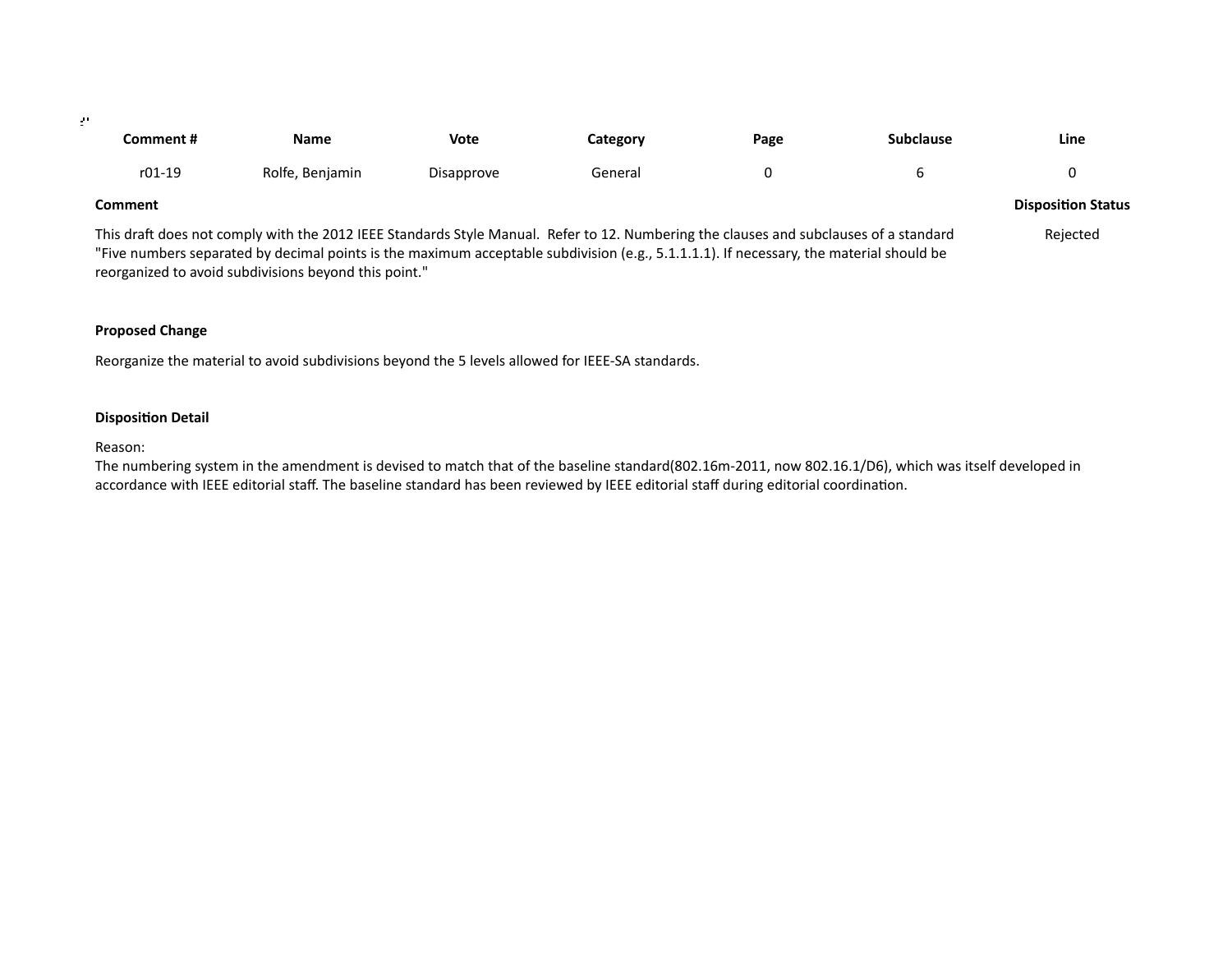| _ |  |
|---|--|
|   |  |

| Comment # | <b>Name</b>     | Vote       | Category | Page | <b>Subclause</b> | Line |
|-----------|-----------------|------------|----------|------|------------------|------|
| r01-20    | Rolfe, Benjamin | Disapprove | General  |      |                  |      |

#### **Comment Disposition Status**

You have an amendment being balloted that amends a standard also being balloted. Thd makes it very difficult to review completely. To compound the challenge, this draft seems to be amending an earlier draft of 802.16.1. Further, As it stands it is not possible to determine what the resulting, amended standard actaully contains. This is futher compounded by the fact this draft is not technically complete (contains TBDs). T Revised 

#### **Proposed Change**

Suspend the balloting of the amendment until the thing being amended is complete, and the WG has a technically complete draft (without TBDs) to proivde to the voters for review.

#### **Disposition Detail**

#### Resolution:

Set the value of the following 2 parameters in AAI-PAG-ADV message to 8 bits. - "Dedicated Channel Allocation Timer" in AAI-PAG-ADV message (i.e., page 27, line 25)- "Dedicated Channel Allocation Timer" in AAI-PAG-ADV message (i.e., page 29, line 49)

#### Reason:

We agree that any issues of incompleteness need to be addressed. We believe that the new draft is technically complete. We do not agree with the need to defer balloting until the baseline standard is complete. The baseline standard is mature and stable. With each ballot round, the current draft of the baseline is available to the ballot group.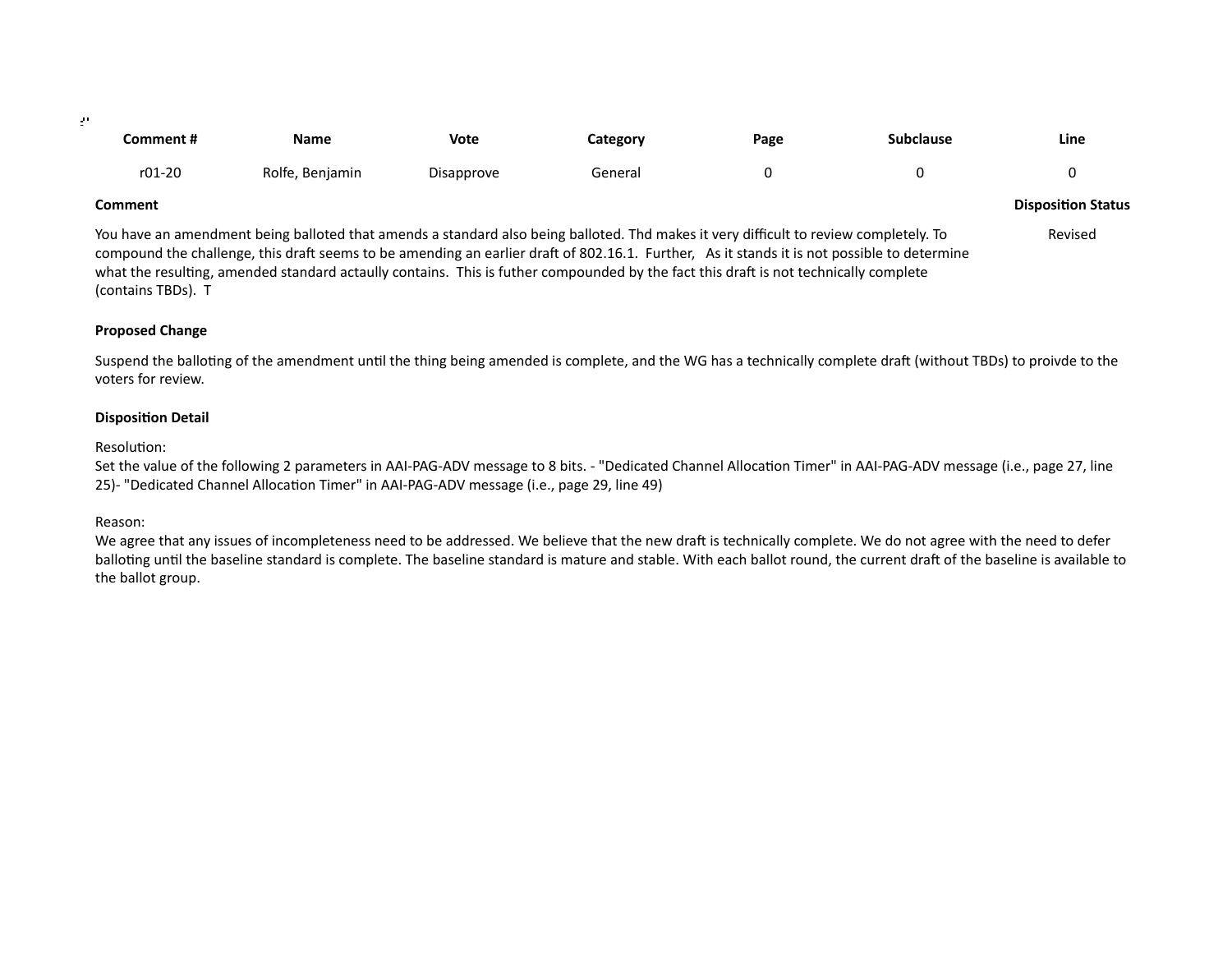| _ |  |
|---|--|
|   |  |

| Comment # | <b>Name</b>     | <b>Vote</b> | <b>Category</b> | Page | <b>Subclause</b> | Line<br>$\sim$ |
|-----------|-----------------|-------------|-----------------|------|------------------|----------------|
| $r02-1$   | Rolfe, Benjamin | Disapprove  | General         |      |                  |                |

#### **Comment Disposition Status Disposition Status**

The resolution to comment r01-20 is not complete. The balloted draft still appears to be referenced to a prior version of the draft of the base standard being amended ant it remains impossible to complete a review of the reuslting standard with the information available from the working group Rejected 

#### **Proposed Change**

Fully implement the proposed resolution to r01-20 from prior ballot.

#### **Disposition Detail**

Reason: 

As noted on Page 1, "The baseline of the draft amendment is P802.16.1/D6 (April 2012). When published, the baseline should be updated to reflect the numbering of the current approved version." This baseline P802.16.1/D6 was provided to the ballot group and has been approved as IEEE Std 802.16.1 by the IEEE-SA Standards Board on 8 June 2012.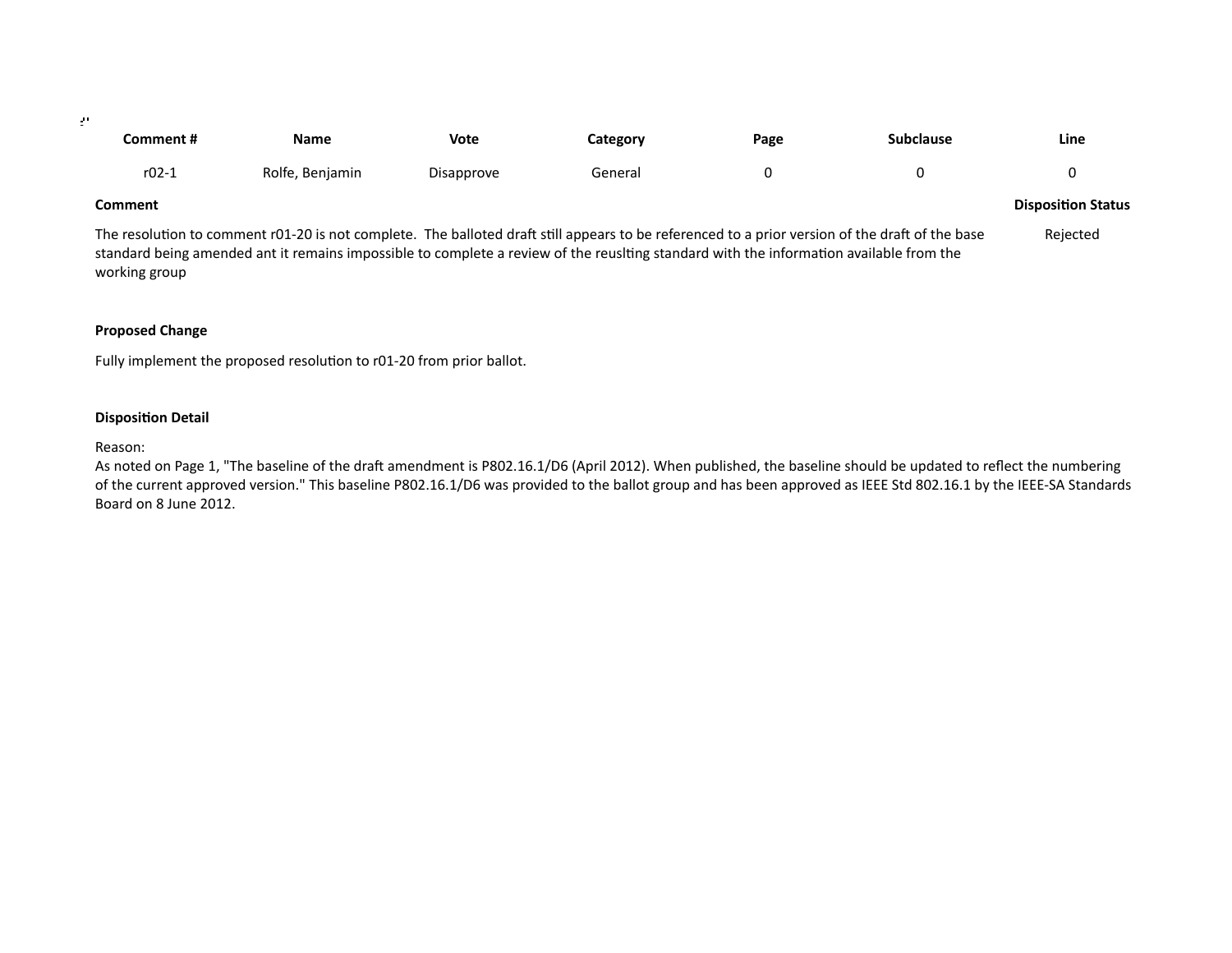| _ |  |  |
|---|--|--|
|   |  |  |

| Comment # | <b>Name</b>     | <b>Vote</b> | Category | Page | <b>Subclause</b> | Line |
|-----------|-----------------|-------------|----------|------|------------------|------|
| $r02-2$   | Rolfe, Benjamin | Disapprove  | General  |      |                  |      |

#### **Comment Disposition Status Disposition Status**

The resolution to r01-19 is, to be polite, absurd and insulting to the sponsor balloters. The argument is that an unapproved draft, which has coments submitted pointing out that it is not in compliance with IEEE-SA Standards requirements, is the rationalization for this draft being not in compliance with the IEEE-SA requirements. Rejected 

#### **Proposed Change**

Suspend balloting of this amendment until a valid base standard that conforms to IEEE-SA requiremetns to amend.

#### **Disposition Detail**

#### Reason:

The comment refers to r01-19, which addressed the clause numbering system. The numbering system in the amendment is consistent with that of the baseline (P802.16.1/D6) which was approved as IEEE Std 802.16.1 by the IEEE-SA Standards Board on 8 June 2012. If we change the numbering system in this amendment, then there will be inconsistency between this amendment and the approved baseline standard.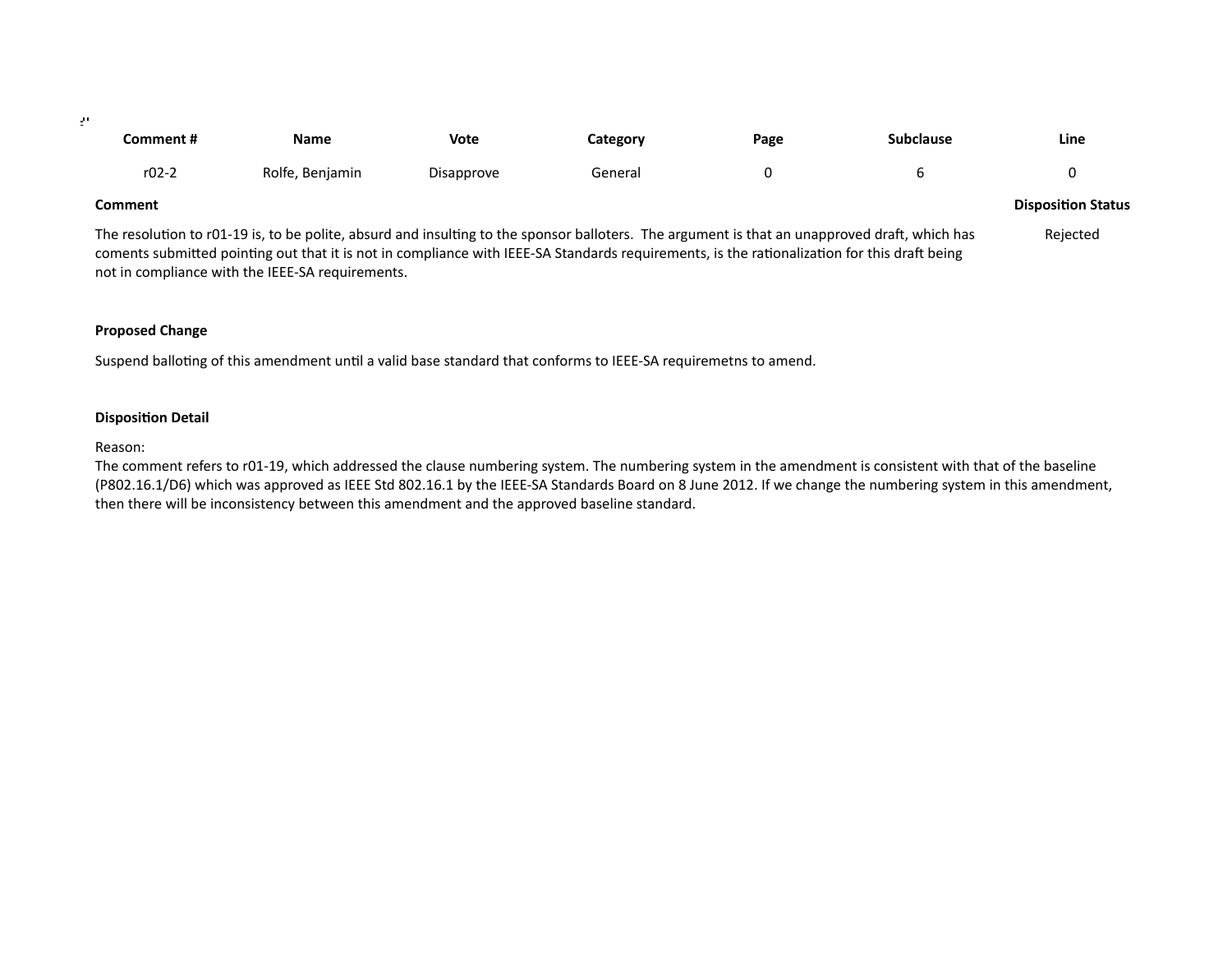| _ |  |  |
|---|--|--|

| Comment # | <b>Name</b>     | <b>Vote</b> | Category  | Page | Subclause | Line<br>$\sim$ |
|-----------|-----------------|-------------|-----------|------|-----------|----------------|
| $r02-3$   | Rolfe, Benjamin | Disapprove  | Technical |      |           |                |

Editing instructions are still well screwed up many places.

Page 1 explains to the user of the amendment how to apply the content to the base standard. As it stands, the edinting instructions being wrong, the draft is not technically complete as normative requirements are not clearly stated many places. This should not be balloted until it is presented as a valid amendment

#### **Proposed Change**

Correct editing instructiosn so as to be consistent with the description on page 1 and comply with the IEEE-SA 2012 Standard Style Manual or

withdraw draft from ballot ans start again. when it is ready

#### **Disposition Detail**

Reason:

We believe that the editing instructions are clear and consistent.

### **Comment Disposition Status**

Rejected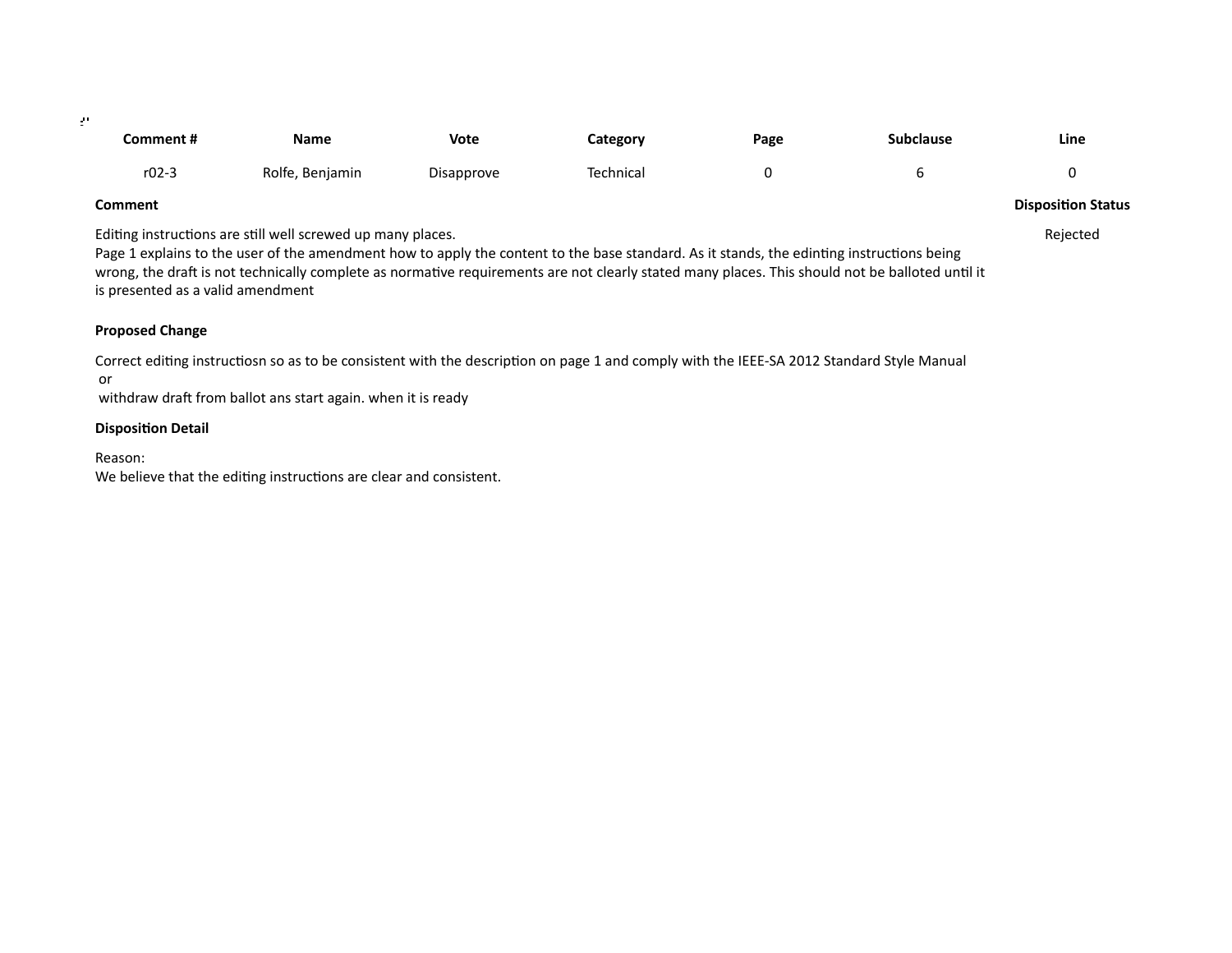| _ |  |
|---|--|
|   |  |

| Comment # | Name            | Vote       | Category  | <b>Page</b> | Subclause                 | Line |
|-----------|-----------------|------------|-----------|-------------|---------------------------|------|
| r02-4     | Rolfe, Benjamin | Disapprove | Technical | $1 -$       | $\epsilon$ ววา<br>∪.∠.∪.∠ | 40   |

**Comment Disposition Status** Revised

"needs to be updated' is not a complete specification of when the field is present. Perhaps a cross reference will help, if in fact there is normative text that explains when the MGID needs to be updated. You use this same phrase several places. A valid condition would be for exmaple presence of another field, or determined by the value of a MIB attribute, or perhaps by some other normative condition described elsewhere in the text (such as when incldued as part of a specific procedure) in which case an xref can help.

#### **Proposed Change**

Specify the conditions as if you expect someone to attempt to implement the standard. See comment for suggestions,.

#### **Disposition Detail**

Remedy #1: Change the condition for 'M2M-Group-Zone-Index' in Table 31 (page 12, line 55) as follows: Shall be present when MGID needs to be updated during location update or network reentry <insert>(see 6.2.1.3.1) </insert>if ABS is part of more than one M2M Group Zone

Remedy #2: Change the condition for MGID-related parameters in Table 31 (page 13, line 5) as follows: Shall be present if MGID needs to be updated <insert>(see 6.2.1.3.1) </insert>

Remedy #3: Change the condition for MGID in Table 89 (page 39, line 40) as follows: Shall be included by an ABS if MGID needs to be changed<insert>(see 6.2.1.3.1) </insert>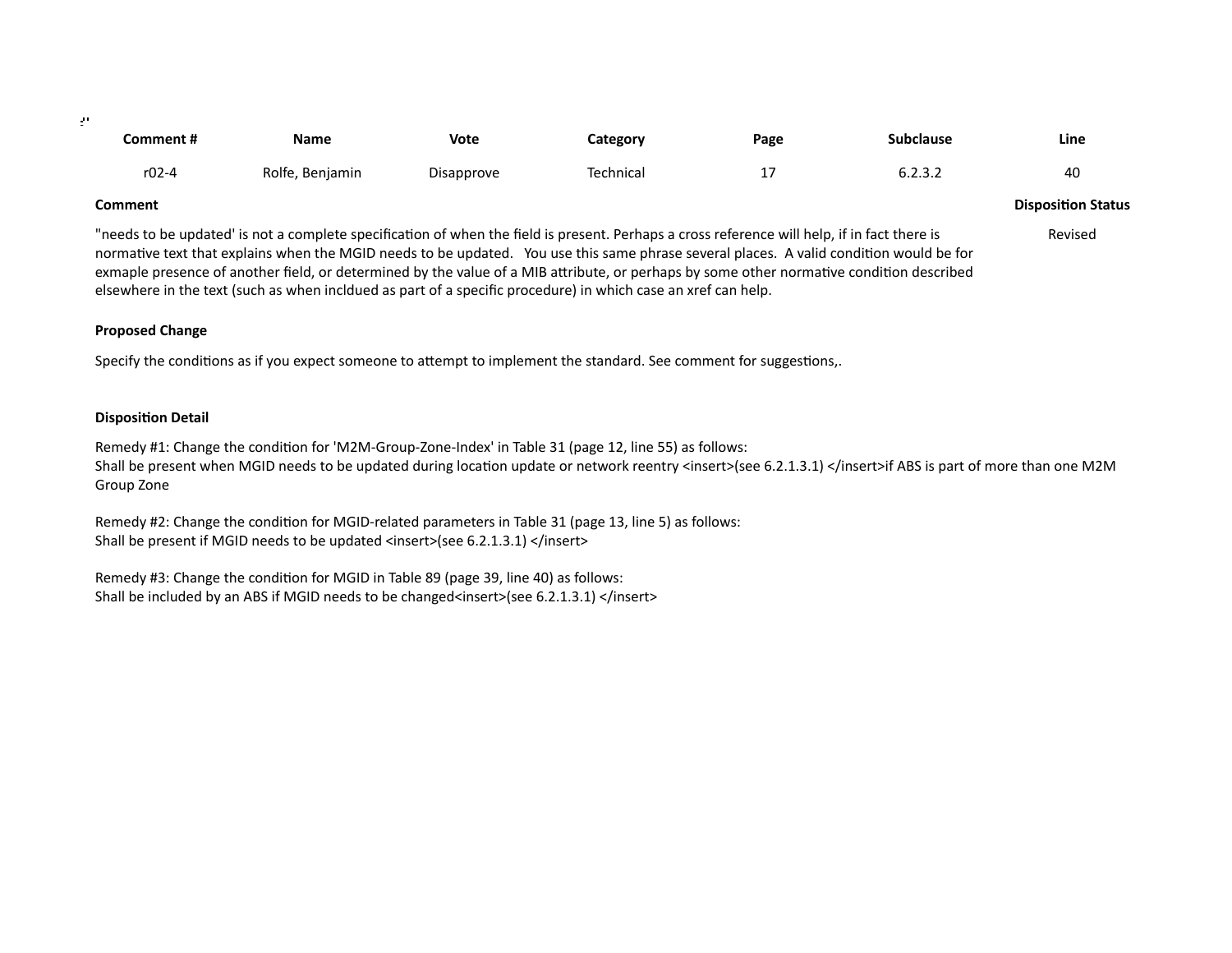| _ |  |  |
|---|--|--|
|   |  |  |

| Comment #                                                                                                                                | Name            | Vote       | Category  | Page | <b>Subclause</b> | Line |
|------------------------------------------------------------------------------------------------------------------------------------------|-----------------|------------|-----------|------|------------------|------|
| $r02-5$                                                                                                                                  | Rolfe, Benjamin | Disapprove | Technical | 25   | 6.2.3.22         | 17   |
| <b>Comment</b>                                                                                                                           |                 |            |           |      |                  |      |
| "Values 0x08-0x10 may shall be applied to M2M devices only." is a null statement and thus not a valid normative rquirement. See 3.56 and |                 |            |           |      |                  |      |

3.54 - any device may be an M2M device.

### **Proposed Change**

Delete condition.

#### **Disposition Detail**

Remedy #1: Delete the content of 'Condition' column for 'Paging cycle' row in Table 51 (page 19, line 12)

Remedy #2: Delete the content of 'Condition' column for 'Paging cycle' row in Table 51 (page 21, line 15)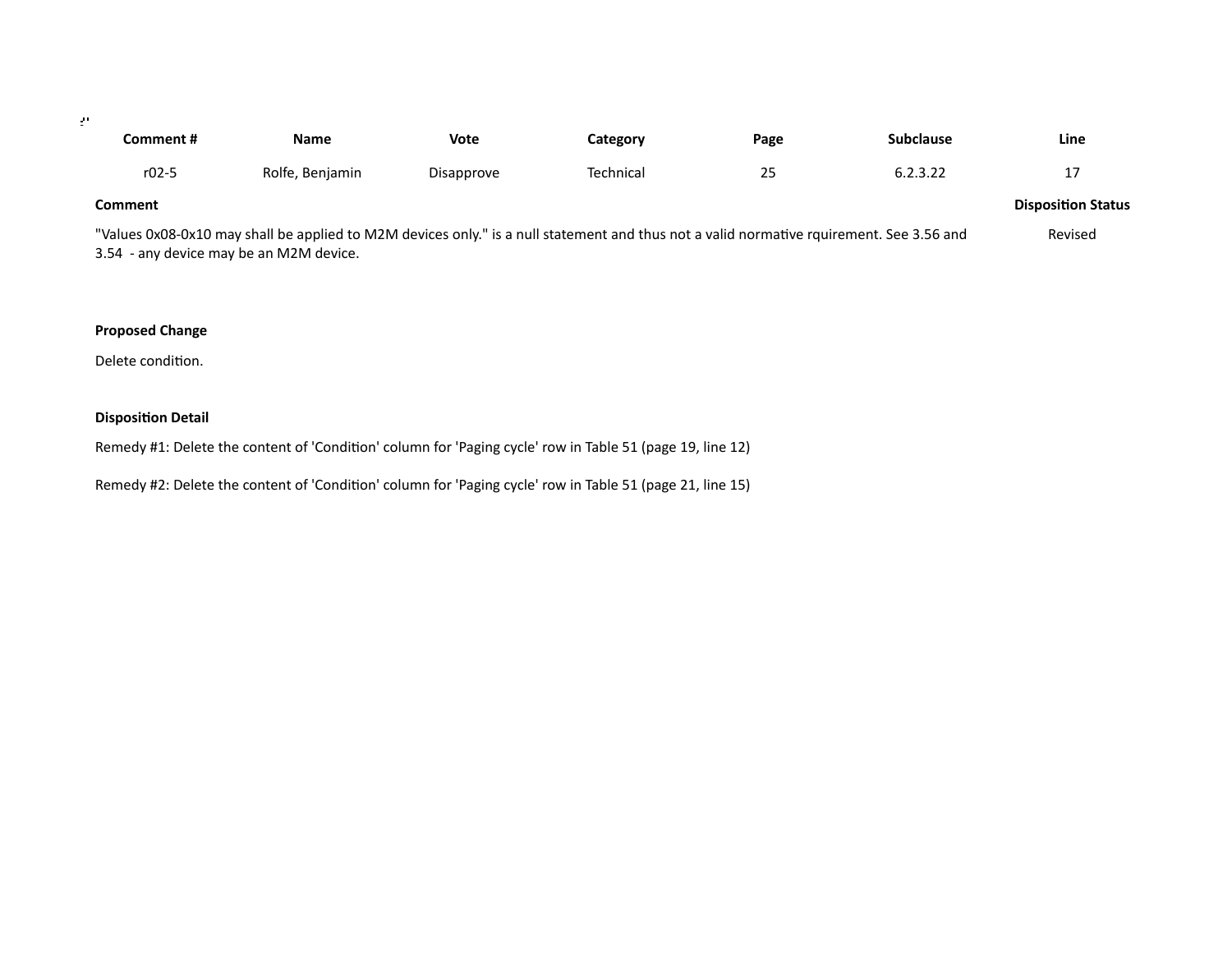$\mathcal{D}^{\mathcal{A}}$ 

| Comment #                                                                                                                   | <b>Name</b>     | Vote       | Category | Page | <b>Subclause</b> | Line |
|-----------------------------------------------------------------------------------------------------------------------------|-----------------|------------|----------|------|------------------|------|
| $r02-6$                                                                                                                     | Rolfe, Benjamin | Disapprove | General  | 25   | 6.2.3.22         | 40   |
| Comment                                                                                                                     |                 |            |          |      |                  |      |
| Seems like soem words are missing: "and an ABS sets a value longer than 2048 superframe to paging offset of an M2M device". |                 |            |          |      |                  |      |

#### **Proposed Change**

Not sure because i can't even make a good guess at what that means.

#### **Disposition Detail**

Remedy: 

Change the content of the 'Condition' column for the 'M2M paging offset' row in Table 51 (page 19, line 33) as follows:

Shall be present when the Paging cycle value is set to 0x08, 0x09, or 0x10 and <insert>the paging offset of an M2M device is set to </insert><delete>an ABS sets</ delete> a value longer than 2048 superframe<insert>s</insert><delete>to paging offset of an M2M device</delete>.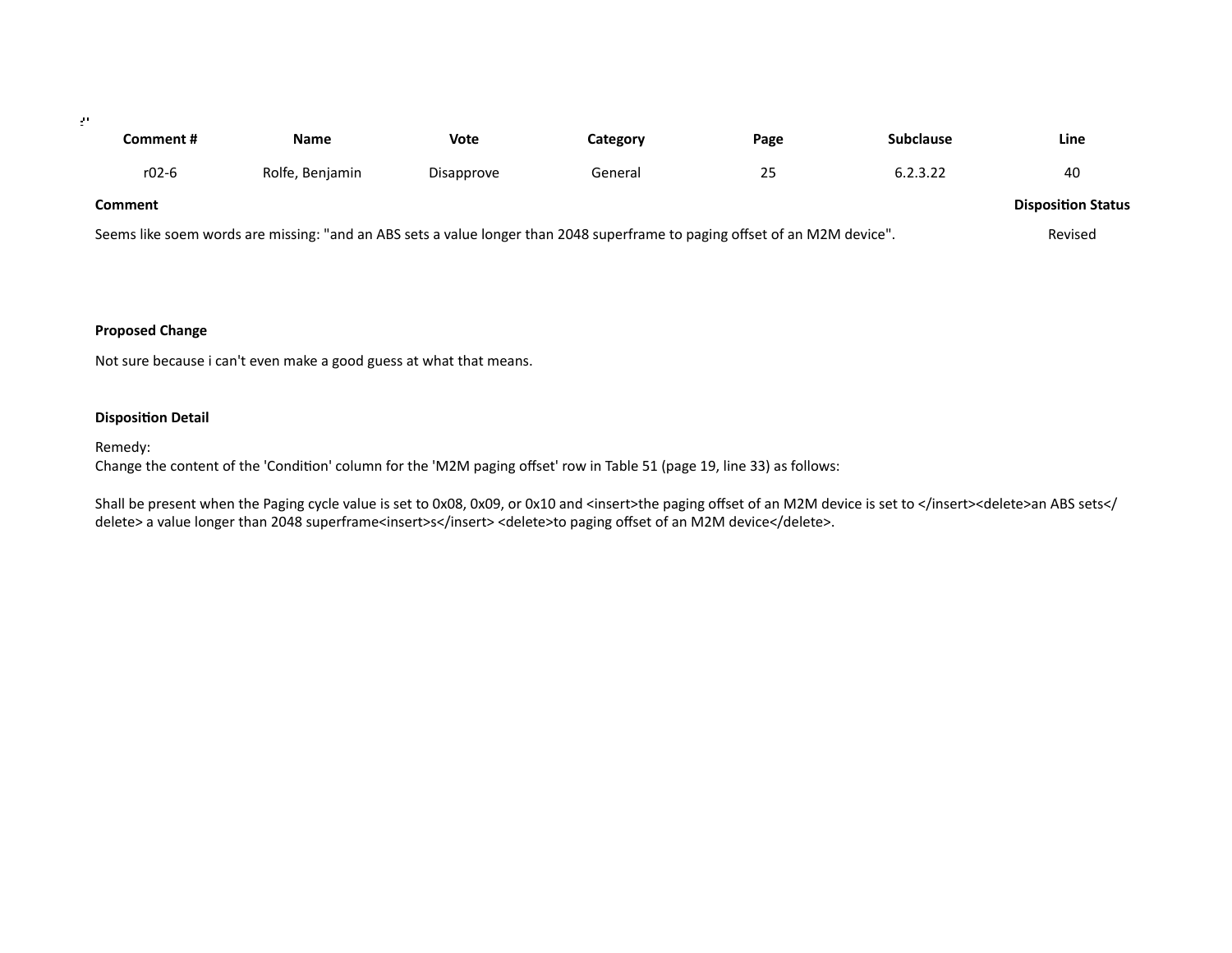#### $\mathcal{F}^{\mathcal{C}}$

| Comment #                                                                                                                       | Name            | Vote       | Category | Page | <b>Subclause</b> | Line    |
|---------------------------------------------------------------------------------------------------------------------------------|-----------------|------------|----------|------|------------------|---------|
| r02-7                                                                                                                           | Rolfe, Benjamin | Disapprove | General  | 27   | 6.2.3.22         | 60      |
| Comment                                                                                                                         |                 |            |          |      |                  |         |
| "Shall be present when the ABS assigns additional paging offset to the M2M device" seems to be repeating the field description. |                 |            |          |      |                  | Revised |

#### **Proposed Change**

clarify

#### **Disposition Detail**

Remedy: Change content of the 'Condition' column for the 'Second paging offset' row in Table 51 (page 21, line 37) as follows:

Shall be present when the<delete>ABS assigns additional</delete><insert>second</insert> paging offset<insert>is assigned</insert> to the M2M device <insert>(see 6.2.18.7.1)</insert>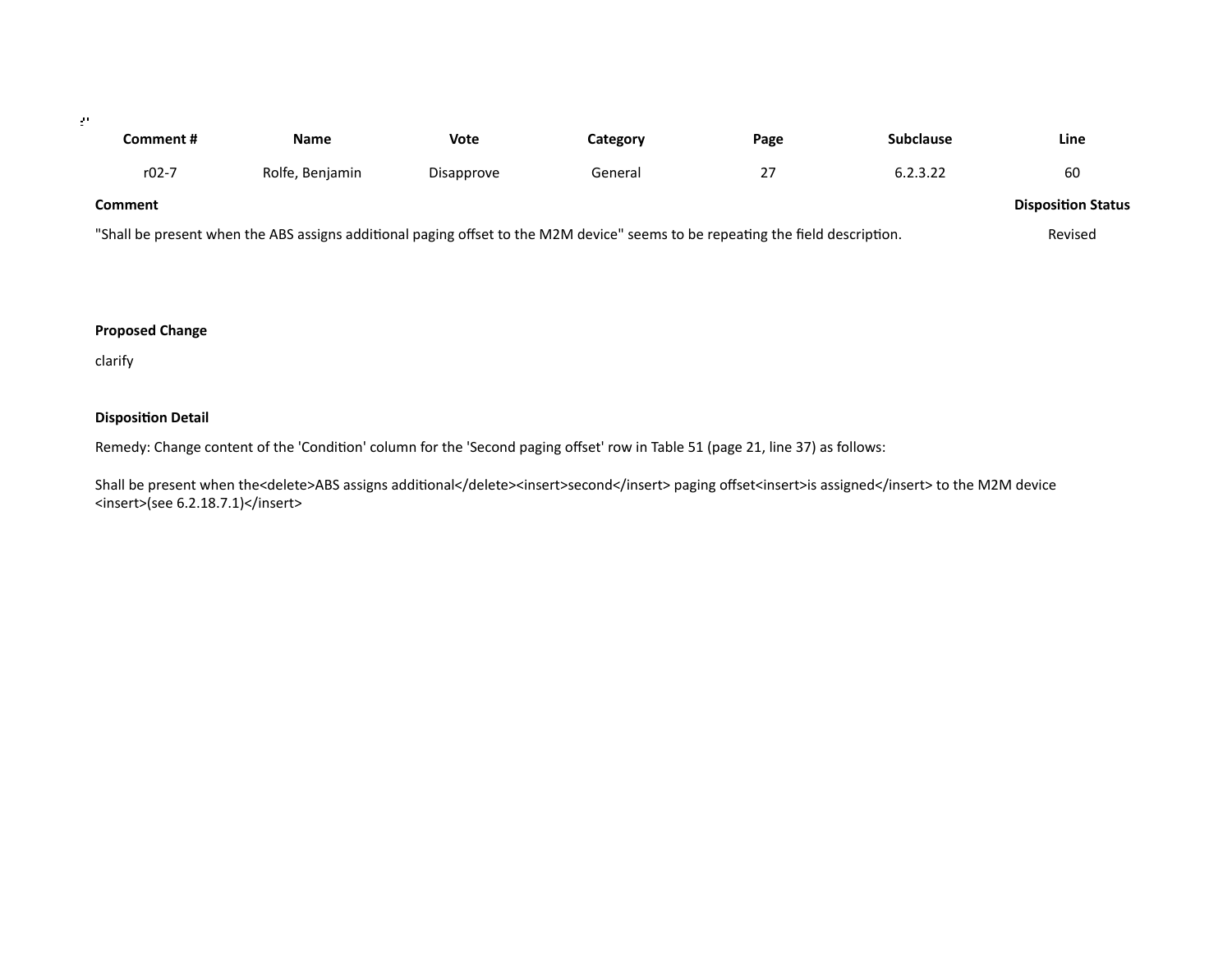$\mathcal{D}^{\mathcal{A}}$ 

| Comment #                                                                                       | <b>Name</b>     | Vote                      | Category  | Page | <b>Subclause</b> | Line |
|-------------------------------------------------------------------------------------------------|-----------------|---------------------------|-----------|------|------------------|------|
| $r02-8$                                                                                         | Rolfe, Benjamin | Disapprove                | Technical | 28   | 6.2.3.22         |      |
| <b>Comment</b>                                                                                  |                 | <b>Disposition Status</b> |           |      |                  |      |
| "and the ABS sets a value longer than 2048 superframe to paging offset of an M2M device" again. |                 |                           |           |      |                  |      |

#### **Proposed Change**

Complete specification of the condition

#### **Disposition Detail**

Remedy: Change content of the 'Condition' column for the 'M2M paging offset' row in Table 51 (page 21, line 42) as follows:

Shall be present when the Paging cycle value is set to 0x08, 0x09, or 0x10 and <insert>the paging offset of an M2M device is set to </insert><delete>an ABS sets</ delete> a value longer than 2048 superframe <delete>to paging offset of an M2M device</delete>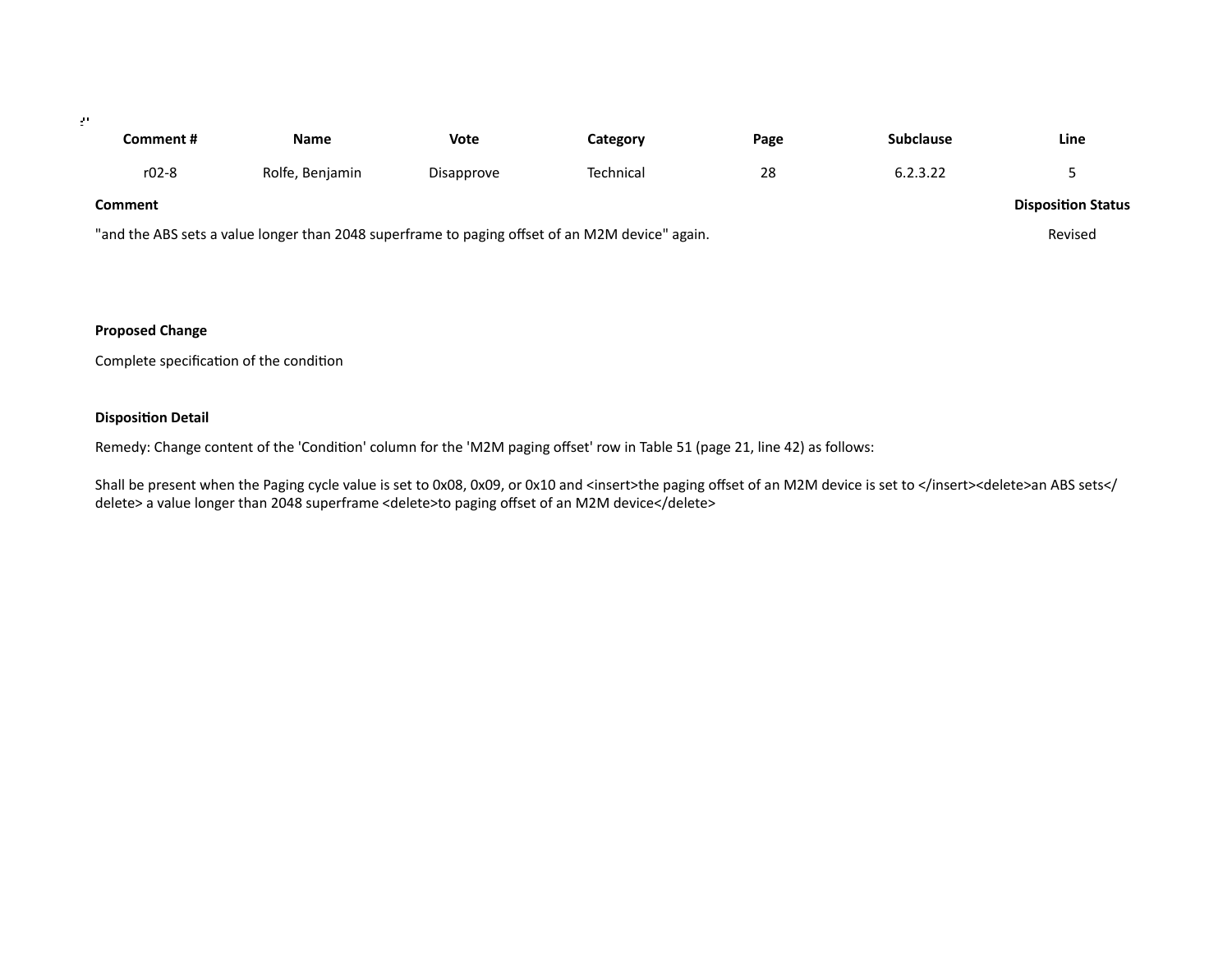# Schedule for recirculation ballot and resolution meeting

- Recirculation #3: 15 day, stared 17 July 2012
- Comment Resolution Teleconference: 6 August 2012 (if necessary)
- Confirmation Ballot (if necessary): 15 day, beginning approximately August 13, 2012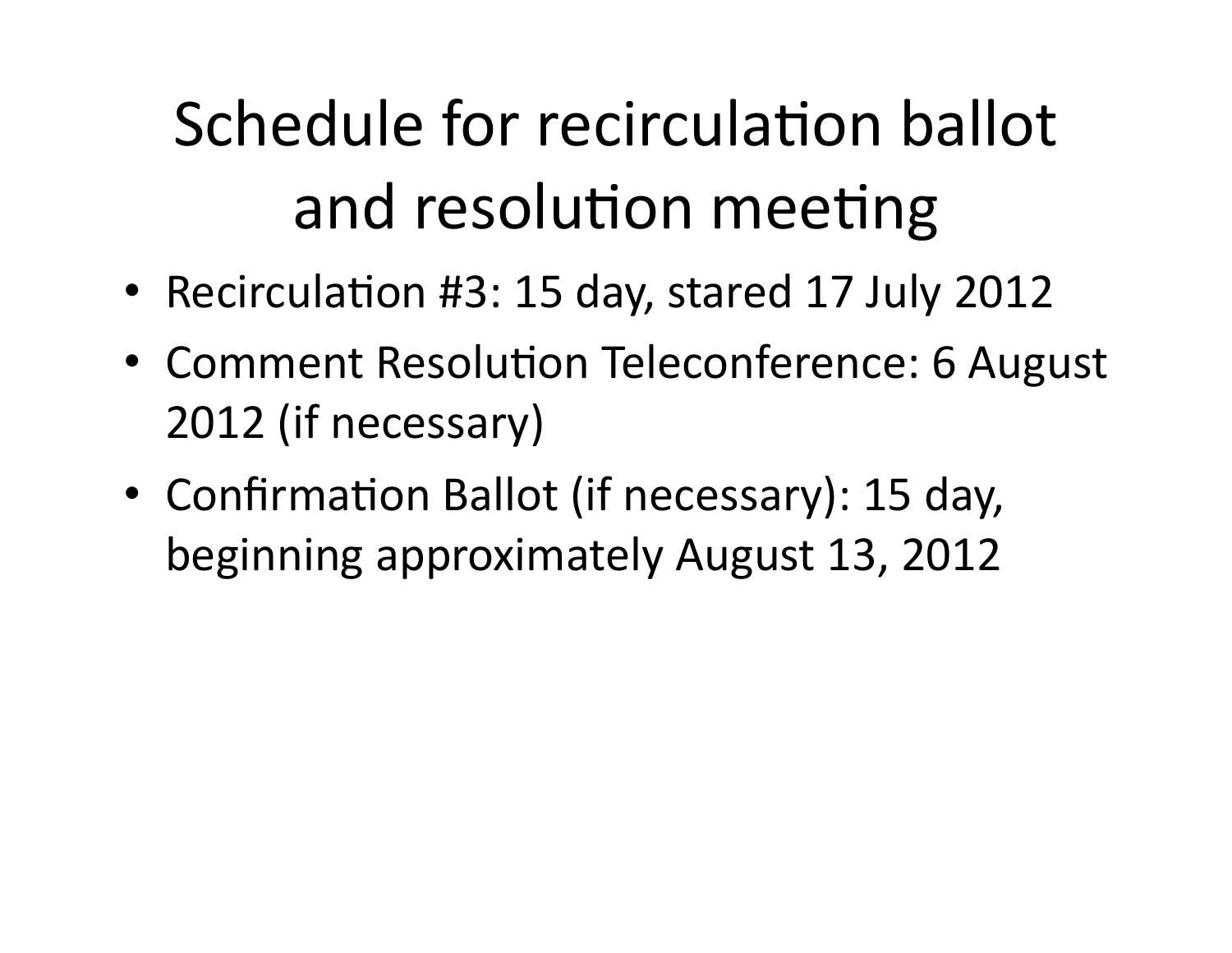## 802.16 WG Motion

802.16 Opening Plenary: 2012-07-16

Motion: To request Conditional Approval from the IEEE 802 Executive Committee to forward the IEEE P802.16.1b Draft to RevCom

- Moved by Jaesun Cha
- Seconded: Hyunjeong Kang
- Result: 21 / 0 / 0